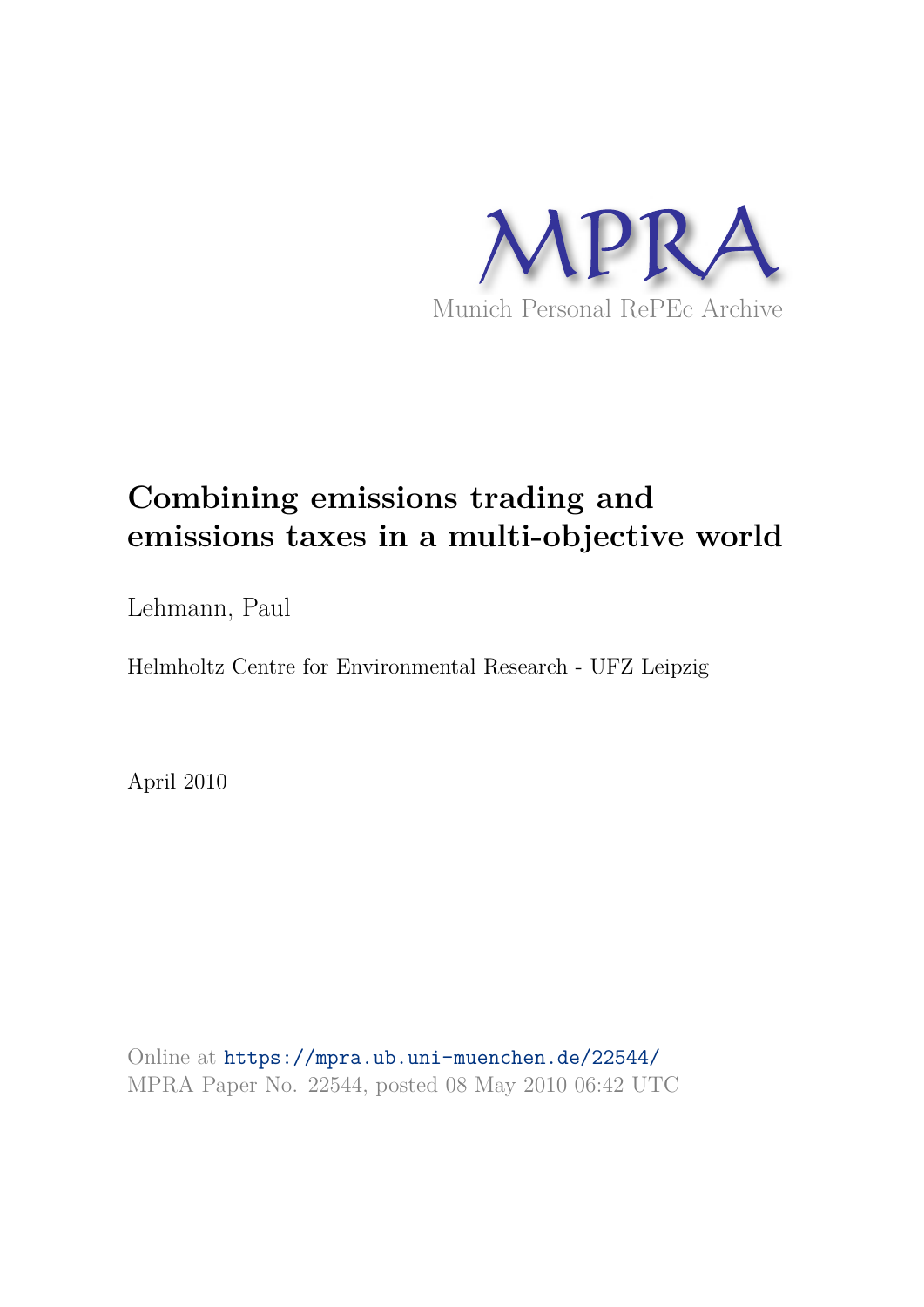

# UFZ-Diskussionspapiere

## Department of Economics

4/2010

### **Combining Emissions Trading and Emissions Taxes in a Multi-objective World**

Paul Lehmann

April 2010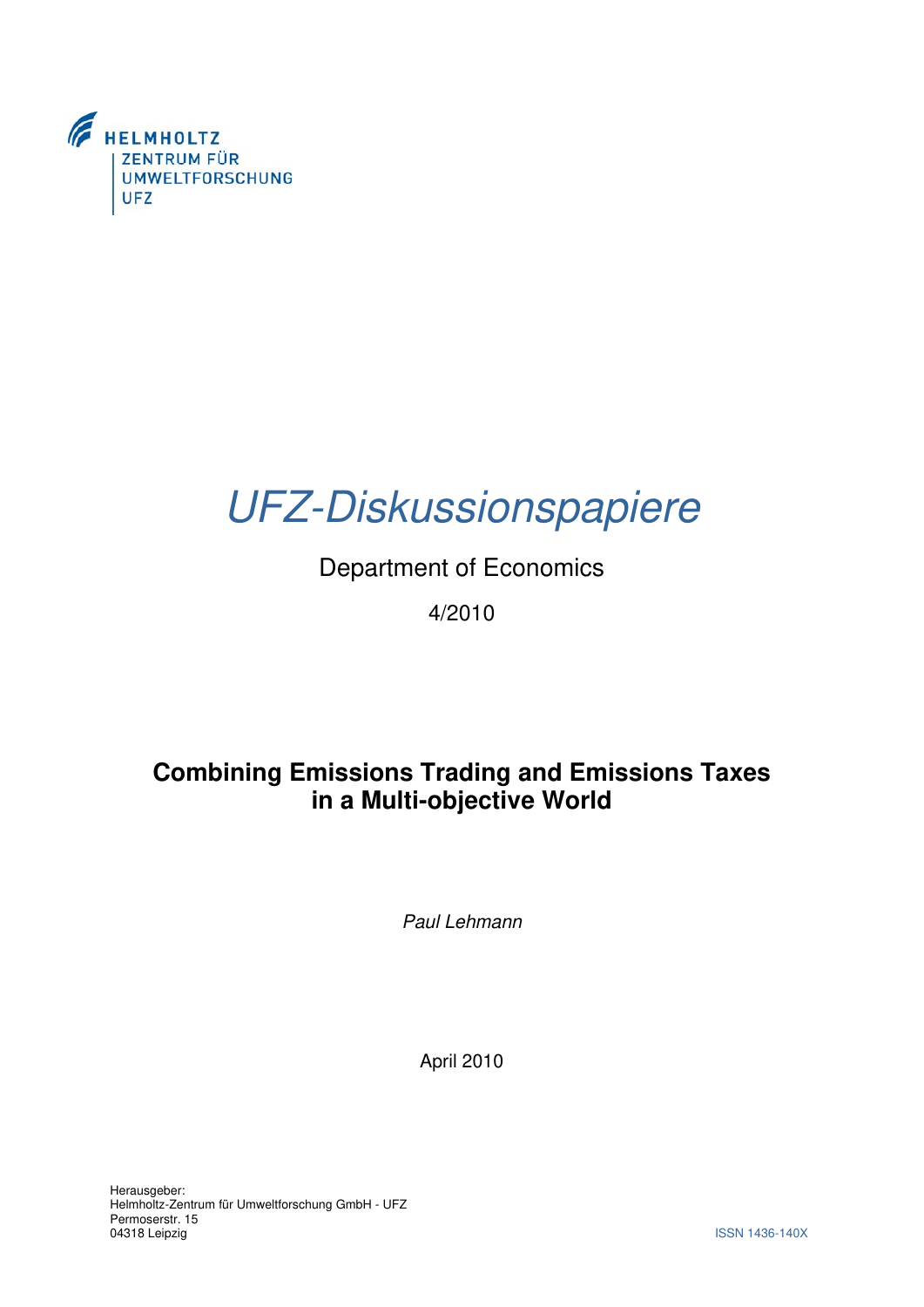## **Combining Emissions Trading and Emissions Taxes in a Multi-objective World**

Paul Lehmann

April 2010

Helmholtz-Centre for Environmental Research – UFZ Department of Economics Permoserstr. 15 04318 Leipzig, Germany [paul.lehmann@ufz.de](mailto:paul.lehmann@ufz.de)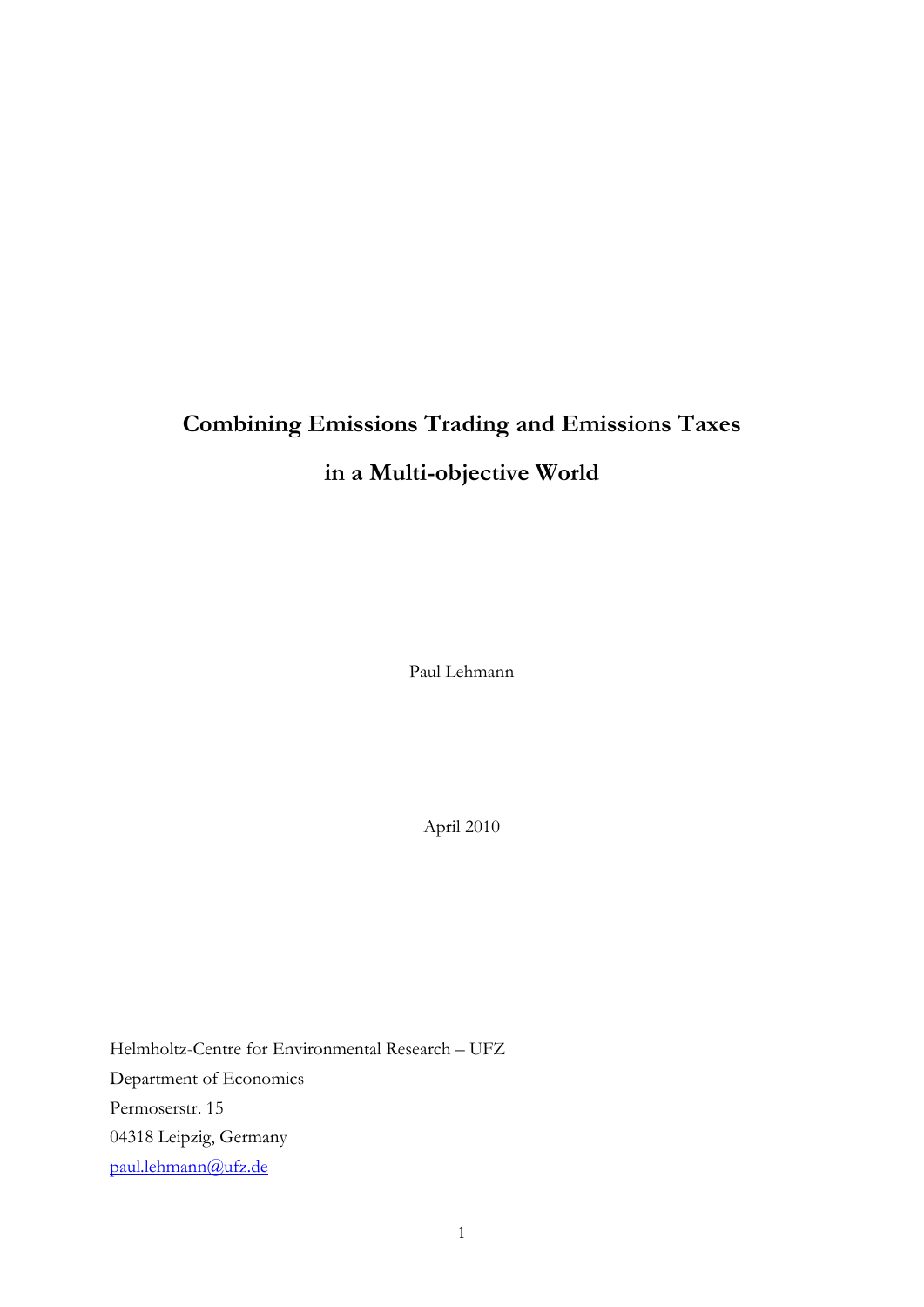## **Combining Emissions Trading and Emissions Taxes in a Multi-objective World**

#### **Abstract:**

The combination of emissions trading and emissions taxes is usually rejected as redundant or inefficient. This conclusion is based on the restrictive assumption that both policies are exclusively meant to control pollution. However, particularly taxes may pursue a variety of other policy objectives as well, such as raising fiscal revenues or promoting equity. Multiple objectives may justify multiple policies. In this case, welfare losses with respect to pollution control may be traded off by benefits from attaining other policy objectives. Consequently, pragmatic policy recommendations have to be based on an in-depth understanding of interactions in the policy mix. This article makes three contributions that are relevant in this respect. (1) The most important factors distorting pollution abatement under the policy mix are identified. This insight is required to estimate the actual extent of inefficiency in controlling pollution, and to compare it with benefits of attaining other objectives of the tax. (2) The policy mix is not only compared to the unrealistic ideal of an efficient single emissions trading scheme but also to a suboptimal heterogeneous emissions tax. It is shown that if the tax is required to address multiple policy objectives, the implementation of an emissions trading scheme in addition may in fact increase the efficiency of pollution control. (3) It is demonstrated that welfare losses can be minimized within a policy mix by modifying emissions trading design.

**Keywords:** policy mix, emissions trading, emissions tax, efficiency

**JEL Codes:** H23, H32, Q58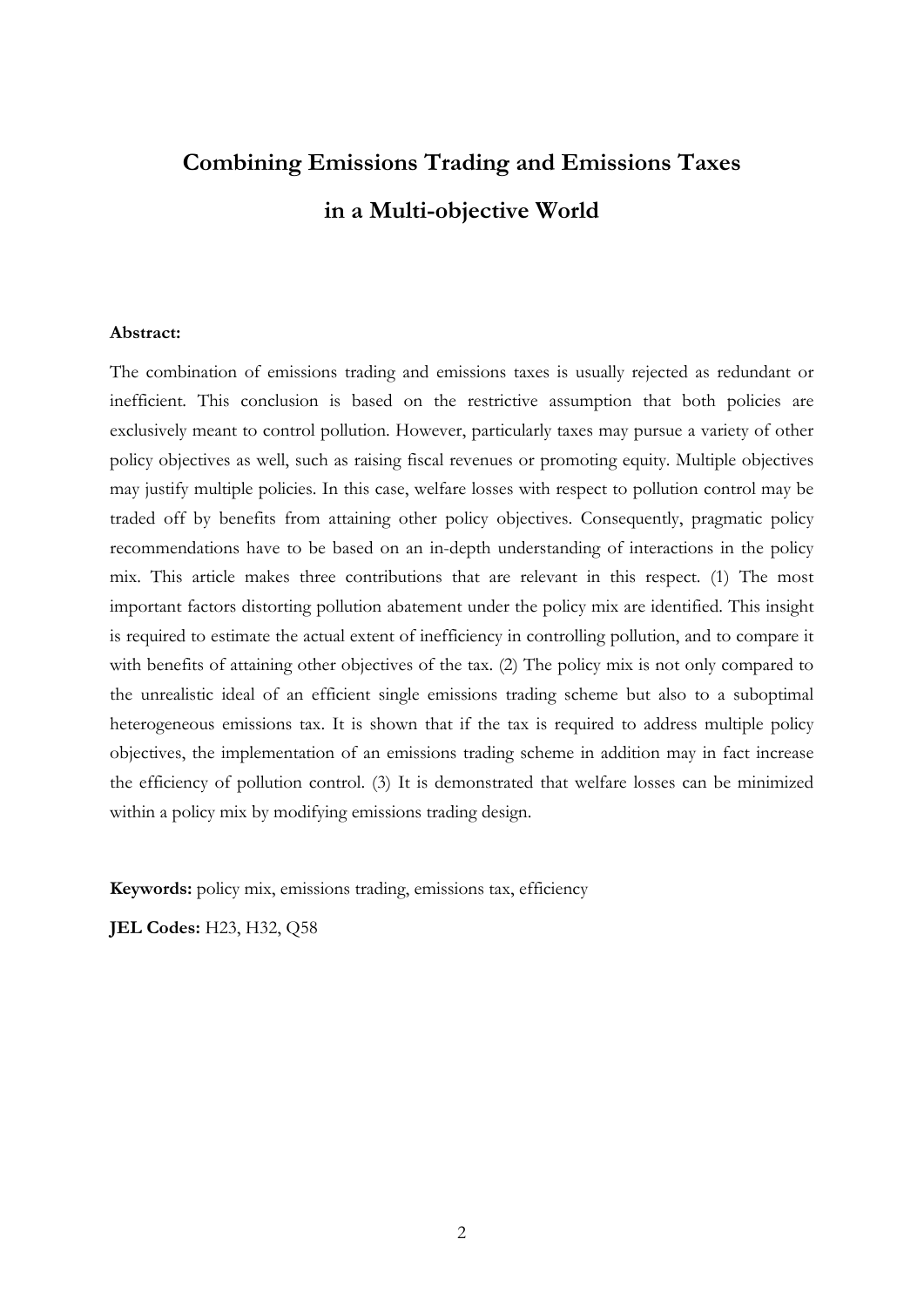#### **1 Introduction**

Emissions trading and emissions taxes are usually understood as alternatives for pollution control. Considerable efforts have been invested to study under which conditions quantity controls should be preferred to price controls and vice versa (see, for example, Weitzman, 1974; Milliman and Prince, 1989; Goulder et al., 1999; Montero, 2002; Fischer et al., 2003; Krysiak, 2008). This literature seems to imply that combining emissions trading and emissions taxes is redundant at best and inefficient at worst. The underlying assumption is that both policies are exclusively meant to address a single pollution problem only. However, real-world policy-making may be more complex. Policy instruments often pursue multiple objectives. In this case, the classic Tinbergen (1952) rule applies: the number of policy instruments has to equal the number of policy objectives. In other words, the simultaneous attainment of multiple objectives under a policy mix may justify a certain degree of inefficiency with respect to pollution control. Consequently, pragmatic analyses of a policy mix need to take multiple objectives into account. They have to be based on a careful evaluation of welfare gains and losses of the policy mix in a multi-objective world. Such evaluation first of all requires a proper understanding of interactions in the policy mix. What is their actual impact on the efficiency of pollution control? And what are corresponding policy recommendations that are appropriate in a multi-objective world? These questions have received little attention so far.

The article analyzes a policy mix of an emissions trading scheme overlapping with an emissions tax. Firms have to hold a sufficient amount of permits and pay an emissions tax in addition. It is assumed that the emissions trading scheme primarily addresses the pollution problem. The tax is meant to control pollution as well. However, it is also driven by a multiplicity of other policy objectives, criteria and constraints. Sorrell and Sijm (2003, pp. 427-428) emphasize that the perhaps most important goal of taxation is to raise fiscal revenues. Johnstone (2003, p. 18) points out that emissions taxes may also be guided by distributional concerns. Both objectives of taxation may be particularly important when the design of the emissions trading scheme is suboptimal. When emission permits are not auctioned but allocated for free, the tax can be employed to generate fiscal revenues nevertheless and to capture windfall profits of firms. Moreover, the existence and maintenance of multiple policy instruments may also be attributed to the political economy of policy-making. Goulder and Parry (2008, p. 170) argue, for example, that policy choices may be determined by multi-level decision-making of possibly competing jurisdictions.

This article makes three contributions to improving the understanding of a policy mix which are relevant in the presence of multiple policy objectives. First of all, the article clarifies which factors actually determine the level of welfare losses when an emissions trading scheme is combined with an emissions tax. This insight is necessary to compare losses from combining both policy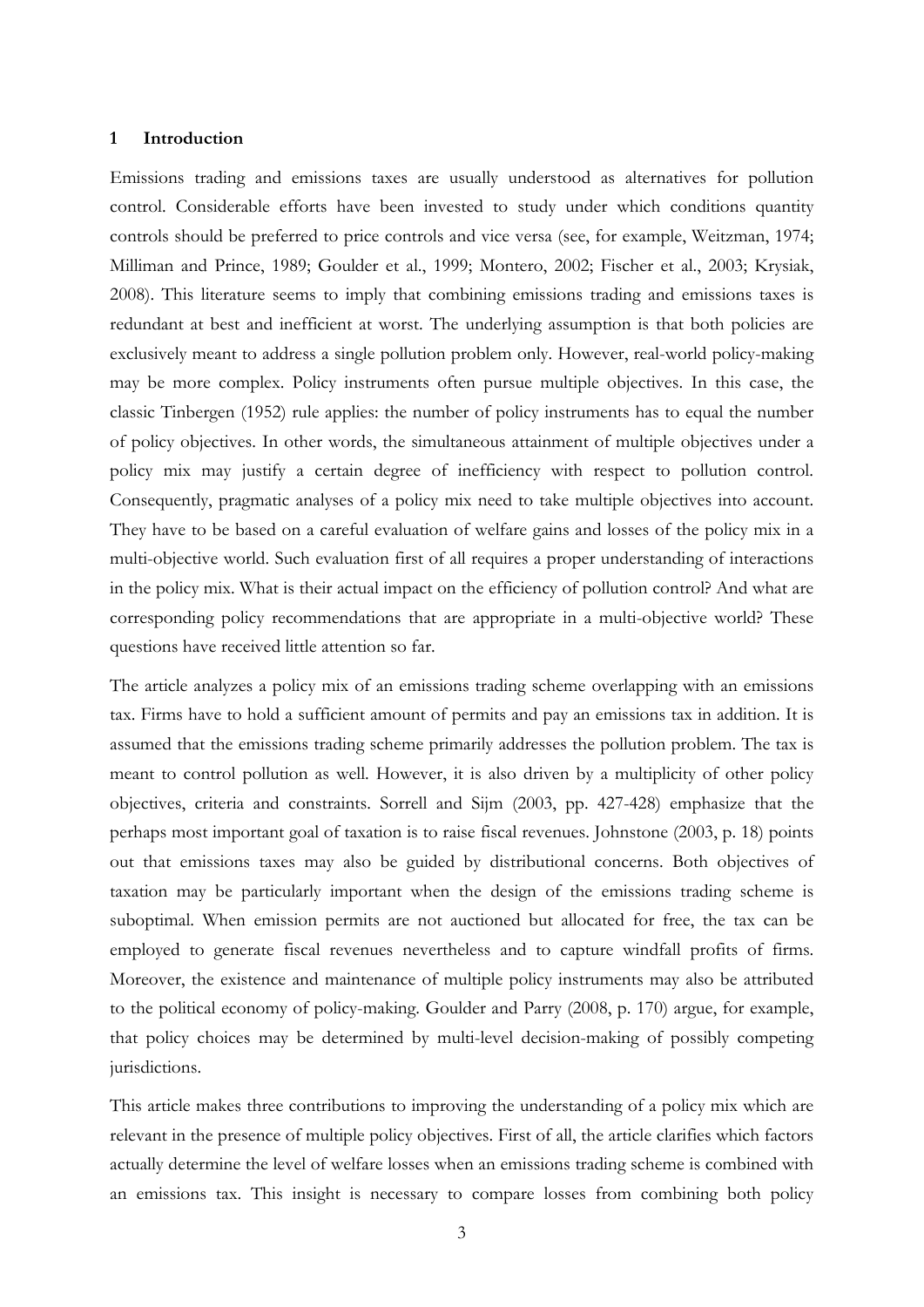instruments with respect to pollution control with gains from addressing other objectives and criteria. It is shown that the decisive driver of welfare losses is the heterogeneity of taxation across participants in emissions trading. Moreover, losses depend on the slope of the marginal abatement cost curve, the total number of firms participating in emissions trading and the size of trading sectors with different tax rates. Secondly, the policy mix is not only compared to the ideal of a single first-best emissions trading scheme but also to a suboptimal heterogeneous emissions tax implemented in isolation. This comparison allows examining whether the implementation of an emissions trading scheme on top of a pre-existing emissions tax is at all welfare-improving. This question is relevant when the tax cannot be abolished because it also addresses other objectives than pollution control. The comparison reveals that the welfare loss under the policy mix corresponds perfectly to the loss under the single suboptimal tax when marginal abatement costs are linear. This insight leads to the surprising finding that the welfare loss is not attributable to interactions in the policy mix but only to the inefficient design of the tax. In fact, implementing an emissions trading scheme on top of an emissions tax increases overall welfare if the trading scheme is more stringent and produces additional benefits from emission reductions. The analysis moreover shows that interactions under the policy mix even reduce the welfare loss from heterogeneous taxation under the plausible assumption of convex marginal abatement costs. As a third contribution, the article sheds light on the question whether modifications in the design of emissions trading can help to reduce the inefficiency of the policy mix – given that modifications of the tax are not an option. A pragmatic approach is developed which restricts permit trading between sectors with different tax rates. The sector with the higher tax rate receives a deliberate over-allocation of permits. In turn, firms in the sector with the lower tax rate are allowed to buy permits from the other sector at a trading ratio higher than one. This approach is cost-effective in controlling pollution and involves only modest information requirements on part of the regulator.

There is a limited body of studies which analyze the combination of emissions trading and emissions taxes. It is shown that this policy mix may raise efficiency of pollution control compared to single policy instruments under a very strict assumption only: when firms are free to choose between emissions trading and taxation. Roberts and Spence (1976) point out that this policy mix may outperform single policy instruments when the regulator is uncertain about the marginal abatement cost curve. Referring to Weitzman's (1974) finding, they argue that underestimating the true marginal abatement costs may result in inefficiently high abatement levels under emissions trading as well as under an emissions tax (although the extent varies across instruments). Alternatively, Roberts and Spence suggest a superior hybrid approach. The regulator may cap the permit price – and limit welfare losses – by allowing firms to pay an emissions tax instead (or by selling additional permits at a fixed price). Firms participate in emissions trading as long as the market price for permits is below the tax rate, and pay the tax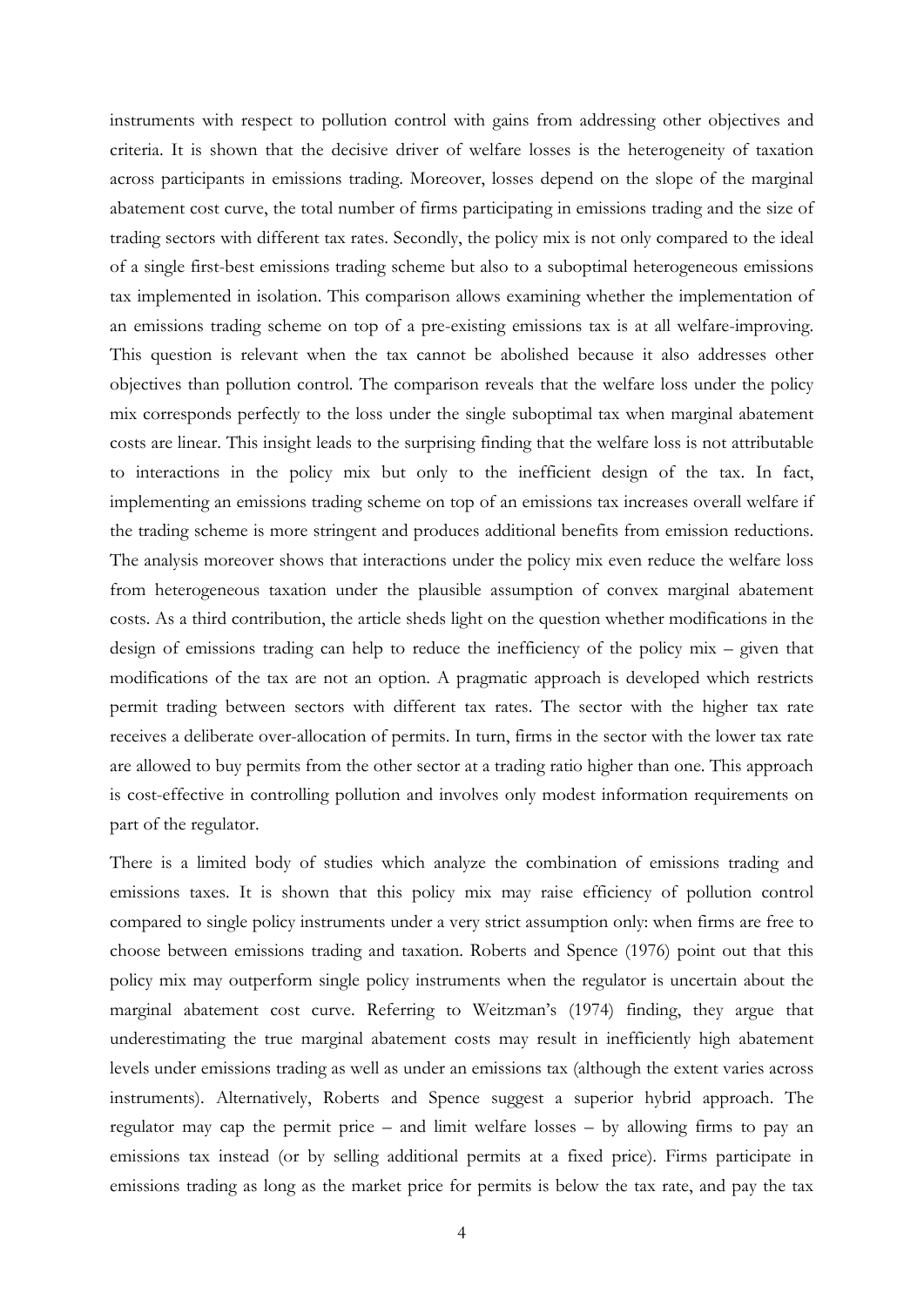otherwise.<sup>[1](#page-6-0)</sup> Lately, this so-called "safety valve"-approach has been particularly promoted to mitigate climate change efficiently (see, for example, Pizer, 2002; Newell et al., 2005; Burtraw et al., 2009). Johnstone (2003, p. 17) emphasizes that emissions trading and emissions taxes may also be combined when enforcement is difficult. The tax may be imposed as a fine per unit of emission which is not covered by permits. In this case, the tax reduces incentives for noncompliance and thereby facilitates the implementation of emissions trading. However, these studies differ significantly from the analysis carried out in this paper. Here, it is assumed that firms cannot escape one policy but have to meet the obligations of the emissions trading scheme and the emissions tax simultaneously.

Böhringer et al. (2008) examine an international emissions trading scheme overlapping with national emissions taxes. They argue that in this case the policy mix is indeed redundant at best and inefficient at worst. If the tax is homogenous across all countries, the policy mix will not impair welfare. Given that the tax is less stringent than the trading scheme, the permit price is exactly reduced by the tax rate.<sup>[2](#page-6-1)</sup> Compared to a single emissions trading, the emission abatement effect of taxation is zero. Welfare losses occur when not all countries participating in emissions trading implement taxes, i.e. when taxation is heterogeneous. The tax then drives marginal abatement costs apart. Compared to a single emissions trading scheme, the policy mix inefficiently shifts emissions from countries with taxation to tax-free countries. Consequently, Böhringer et al. strongly recommend abolishing the tax.<sup>[3](#page-6-2)</sup> The important restriction of their study is that it assumes both policy instruments to address pollution control only. In contrast, this article assumes a multi-objective world in which the conclusion to abolish the emissions tax may be flawed. As this scenario is not considered by Böhringer et al., they do not address the issues raised in this article.

Finally, this article is related to the discussion on environmental policy choices in the presence of pre-existing tax distortions. Several studies show that pre-existing taxes increase abatement costs under emissions trading schemes (see, for example, Goulder et al., 1997; Parry, 1997; Goulder et al., 1999; Parry and Williams, 1999). Pre-existing taxes are levied on income or sales, for example. Welfare losses result from general equilibrium effects of environmental policy instruments. These deteriorate the factor-market distortions created by pre-existing taxes. In contrast, this article

-

<span id="page-6-0"></span><sup>&</sup>lt;sup>1</sup> Weitzman (1978) later also emphasized the advantages of this approach.

<span id="page-6-1"></span><sup>2</sup> If the emissions tax is more stringent than the emissions trading scheme, the permit price will fall to zero. In this case, the efficiency properties of the tax dominate. The emissions level under the policy mix is equal to that with a single emissions tax.

<span id="page-6-2"></span><sup>3</sup> Eichner and Pethig (2007) analyze the combination of international emissions trading with country-level emissions taxes in the light of trade theory. They find that countries may use taxes as a surrogate for tariffs to manipulate the terms of permit trade in their favour.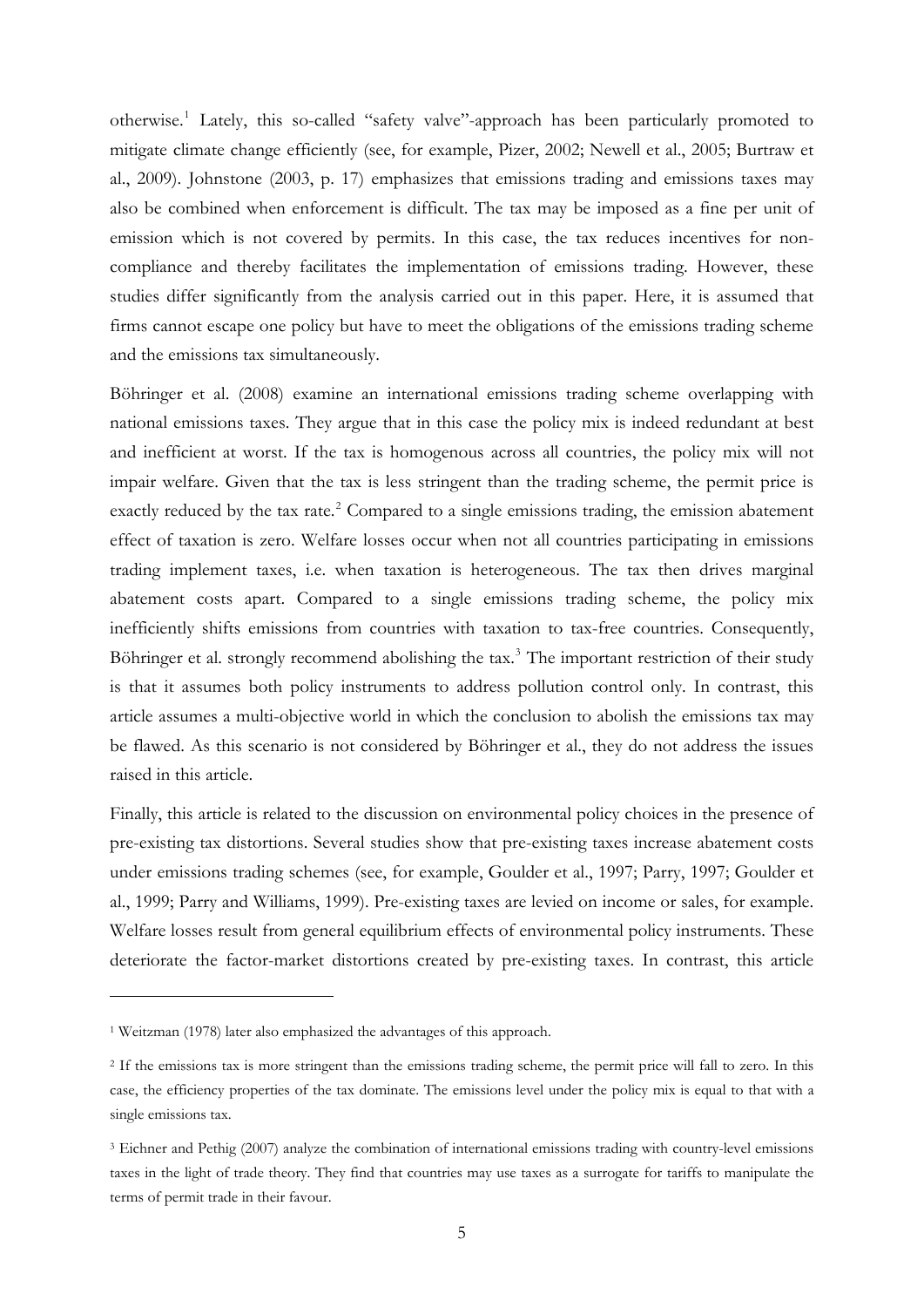analyzes interactions between emissions trading and a (pre-existing) tax which explicitly targets emissions. The focus is not on distortions in classical factor markets, such as for labour. Instead, the article sheds light on partial-equilibrium effects of the policy mix in the emissions market established by the emissions trading scheme.

The article is organized as follows. Section 2 introduces a simple partial-equilibrium model which is used to analyze the combination of emissions trading and an emissions tax. Section 3 compares the efficiency properties of the policy mix with those of a first-best single emissions trading scheme. This comparison reveals major drivers of the welfare loss under a policy mix. Section 4 compares welfare effects of the policy mix with those of a single heterogeneous emissions tax. This section examines whether the implementation of an emissions trading scheme on top of a pre-existing tax is economically desirable or not. Section 5 analyzes options to modify the emissions trading scheme in order to improve the efficiency of the entire policy mix. Section 6 puts the results into perspective and concludes.

#### **2 Model**

The policy mix of emissions trading and an emissions tax is analyzed in a partial equilibrium model. The model supposes an industry with *n* identical firms and two sectors *i* (with  $i = 1,2$ ). Sector 1 encompasses  $\alpha n$  firms and sector 2  $(1-\alpha)n$  firms (with  $0 \le \alpha \le 1$ ).

Along with the production of output, firms in both sectors generate emissions of a pollutant  $e_i$ . Emissions of each firm are assumed to be independent of the firm's output, i.e. pollution and production are fully separable activities. Consequently, firms' emissions choices can be analyzed without considering their output choices. Firms can reduce their emissions by abatement with cleaner technologies or cleaner inputs. To reduce their emissions, firms have to incur abatement costs  $c_i(e_i)$ . In order to be able to solve the model analytically, the abatement cost function is assumed to have the following quadratic form:

$$
c_i(e_i) = \frac{a}{2}e_i^2 - be_i + \frac{b^2}{2a} \text{ with } e_i \in \left[0; \frac{b}{a}\right]
$$
 (1)

Parameters *a* and *b* are assumed to be positive. The upper limit of the interval for emissions,  $b/a$ , represents the unique global minimum of costs as well as the unique zero of the quadratic function. It can be interpreted as the "natural" emissions level which is observed when firms undertake no abatement at all. Within the interval given above, abatement costs are positive, decreasing in emissions and convex. The marginal abatement cost function for firms in both sectors,  $c_i'(e_i)$ , can be derived from equation (1). It is linear and writes as: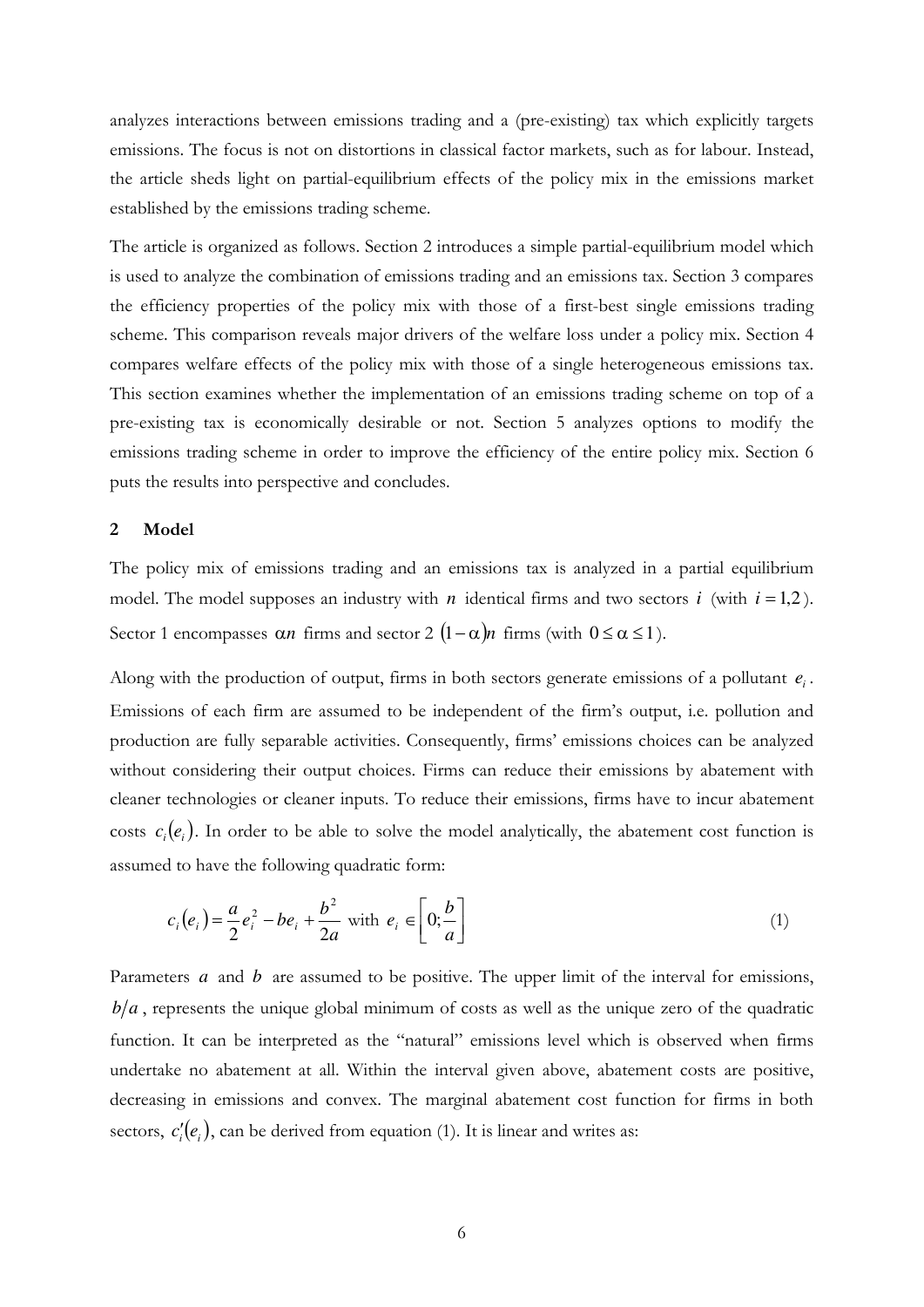<span id="page-8-0"></span>
$$
c_i'(e_i) = ae_i - b \text{ with } e_i \in \left[0; \frac{b}{a}\right]
$$
 (2)

Rearranging equation (2) gives the emissions level in each sector as a function of marginal abatement costs:

$$
e_i = \frac{c_i'(e_i) + b}{a} \tag{3}
$$

Total emissions *E* of the entire industry are the sum of each sector's emissions. Sectoral emissions compute as the product of the representative firm's emissions times the number of firms in the sector. Using equation (3), total emissions of the entire industry can thus be rewritten as:

$$
E = \alpha n \frac{c_1'(e_1) + b}{a} + (1 - \alpha) n \frac{c_2'(e_2) + b}{a}
$$
 (4)

In order to reduce emissions, two policies are implemented. An emissions trading scheme sets a cap  $\overline{E}$  on total emissions of the entire industry. The emissions cap is assumed to be efficient, i.e. marginal abatement costs at  $\overline{E}$  equal the marginal damage of emissions. The regulator is assumed to issue a corresponding amount of permits and to allocate a fixed number of  $\overline{a}$ , permits free of charge to firms in both sectors. Each firm is obliged to hold a sufficient amount of permits to cover its emissions. Subject to this constraint, each firm is free to choose whatever level of abatement. Firms may buy extra permits or sell excess permits in an emissions market at equilibrium price *t* . Firms are assumed to take this price as given. Since firms in both sectors are identical, each sector's share in the total number of firms,  $\alpha$  and  $(1-\alpha)$ , can also be interpreted *i* trading, the regulator imposes a tax on firms in each sector at rate  $\tau$ <sub>i</sub> for each unit of emission as the respective shares of sector one and two in the emissions market. In addition to emissions generated by them. The tax rate may be homogeneous across sectors, i.e.  $\tau_1 = \tau_2$ , or heterogeneous, i.e.  $\tau_1 \neq \tau_2$ . The tax is assumed to be less stringent than the emissions trading scheme, i.e. the emissions level resulting if only the tax was in place is below the emissions cap.<sup>[4](#page-8-0)</sup>

Given this regulatory framework, firms in both sectors face the problem of minimizing their emission-related costs  $\kappa$ , i.e. the sum of abatement costs, net permit costs and tax payments:

-

<sup>4</sup> Interactions of emissions trading and emissions taxes in the emissions market are only relevant given this assumption. As has already been emphasized in footnote 2, the permit price would drop to zero if the tax was more stringent than the emissions trading scheme. The properties of the tax would be decisive for the efficiency of abatement. The emissions market would become obsolete and disappear.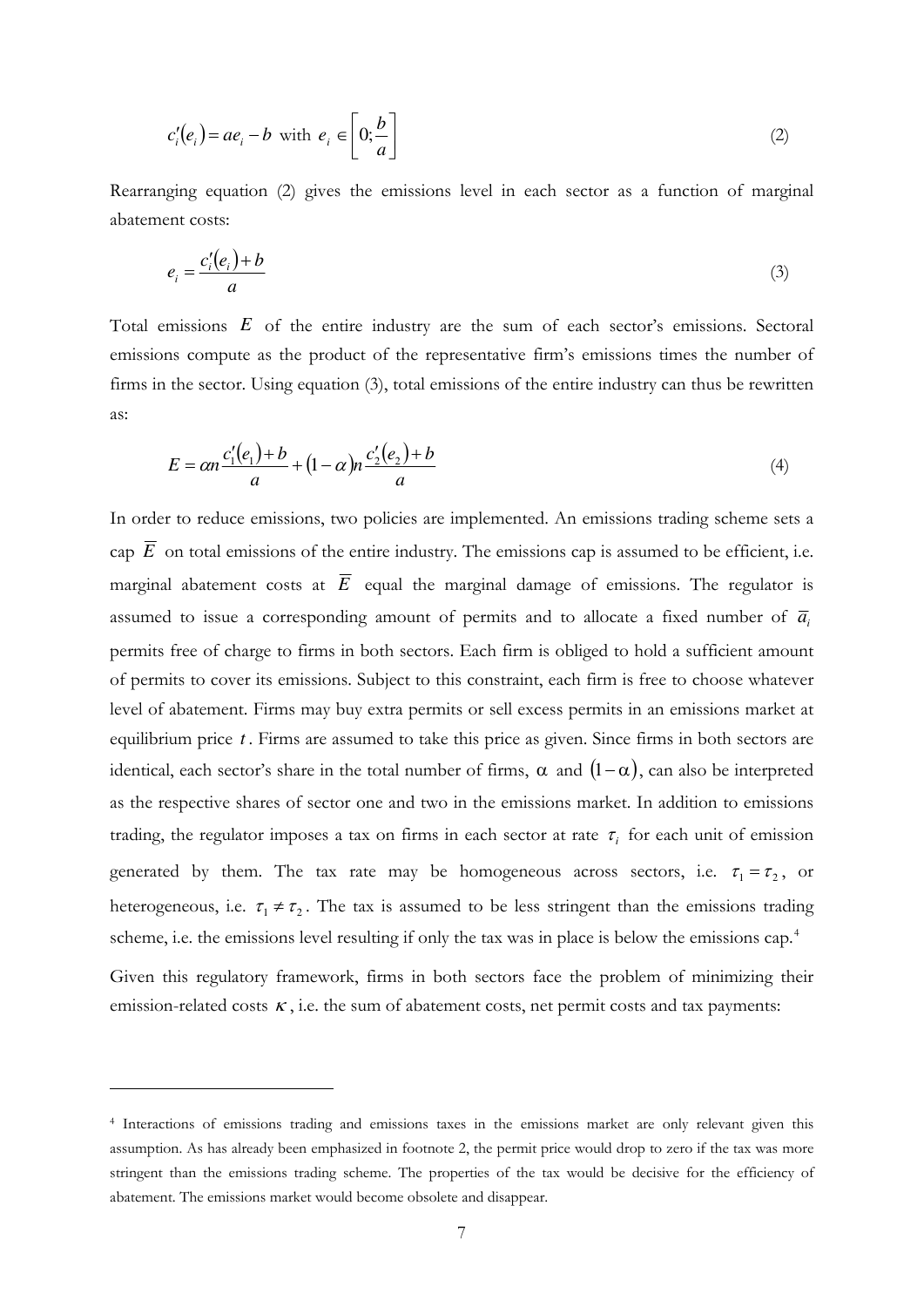$$
\min_{e} \kappa = c_i \left( e_i \right) + t \left( e_i - \overline{a}_i \right) + \tau_i e_i \tag{5}
$$

<span id="page-9-0"></span>The straightforward first-order condition for firms in both sectors is as follows:

$$
-c_i'(e_i^{PM}) = t^{PM} + \tau_i
$$
\n<sup>(6)</sup>

where superscript PM denotes equilibrium values for the policy mix.<sup>[5](#page-9-0)</sup> Thus, firms reduce their emissions until inverse marginal abatement costs equal the sum of the permit price and the tax rate.

#### **3 The Policy Mix Compared to Emissions Trading**

-

In this section, the policy mix of emissions trading and an emissions tax is compared to a single efficient trading scheme. This comparison allows identifying the most important drivers determining the extent of welfare losses under the policy mix.

Substituting inverse marginal abatement costs of each sector by using equation (6) and setting total emissions equal to the emissions cap, equation (4) can be rewritten as:

$$
\overline{E} = \alpha n \frac{b - t^{PM} - \tau_1}{a} + (1 - \alpha) n \frac{b - t^{PM} - \tau_2}{a}
$$
\n<sup>(7)</sup>

Reorganizing equation (7) gives the equilibrium permit price under the policy mix:

$$
t^{PM} = b - \frac{a}{n}\overline{E} - \alpha \tau_1 - (1 - \alpha)\tau_2 \tag{8}
$$

Setting tax rates in both sectors zero reveals the equilibrium permit price which would emerge if only an emissions trading scheme was in place:  $t^{ET} = b - (a/n)\overline{E}$ , where superscript *ET* denotes equilibrium values under a single emissions trading scheme. Thus, implementing an emissions tax on top of emissions trading reduces the equilibrium permit price by the average tax rate. The average tax rate is the sum of the sectors' heterogeneous tax rates weighted with sectors' shares in the emissions market. If taxation of sectors is homogeneous, i.e.  $\tau_1 = \tau_2 = \tau$ , the permit price under the policy mix is just the permit price under the single emissions trading scheme reduced by the tax rate:  $t^{PM} = t^{ET} - \tau$ . If firms in sector 2 are exempt from taxation, i.e.  $\tau_2 = 0$ , the permit price equals the difference of the permit price under emissions trading only and the tax rate for sector 1 multiplied by its emissions market share:  $t^{PM} = t^{ET} - \alpha \tau_1$ .

<sup>&</sup>lt;sup>5</sup> With auctioning, firms would not receive permits free of charge but would have to buy all permits, i.e.  $\bar{a}_i = 0$ . This would not change the first-order conditions though because  $\overline{a}_i$  is a constant that cancels out with derivation.permit.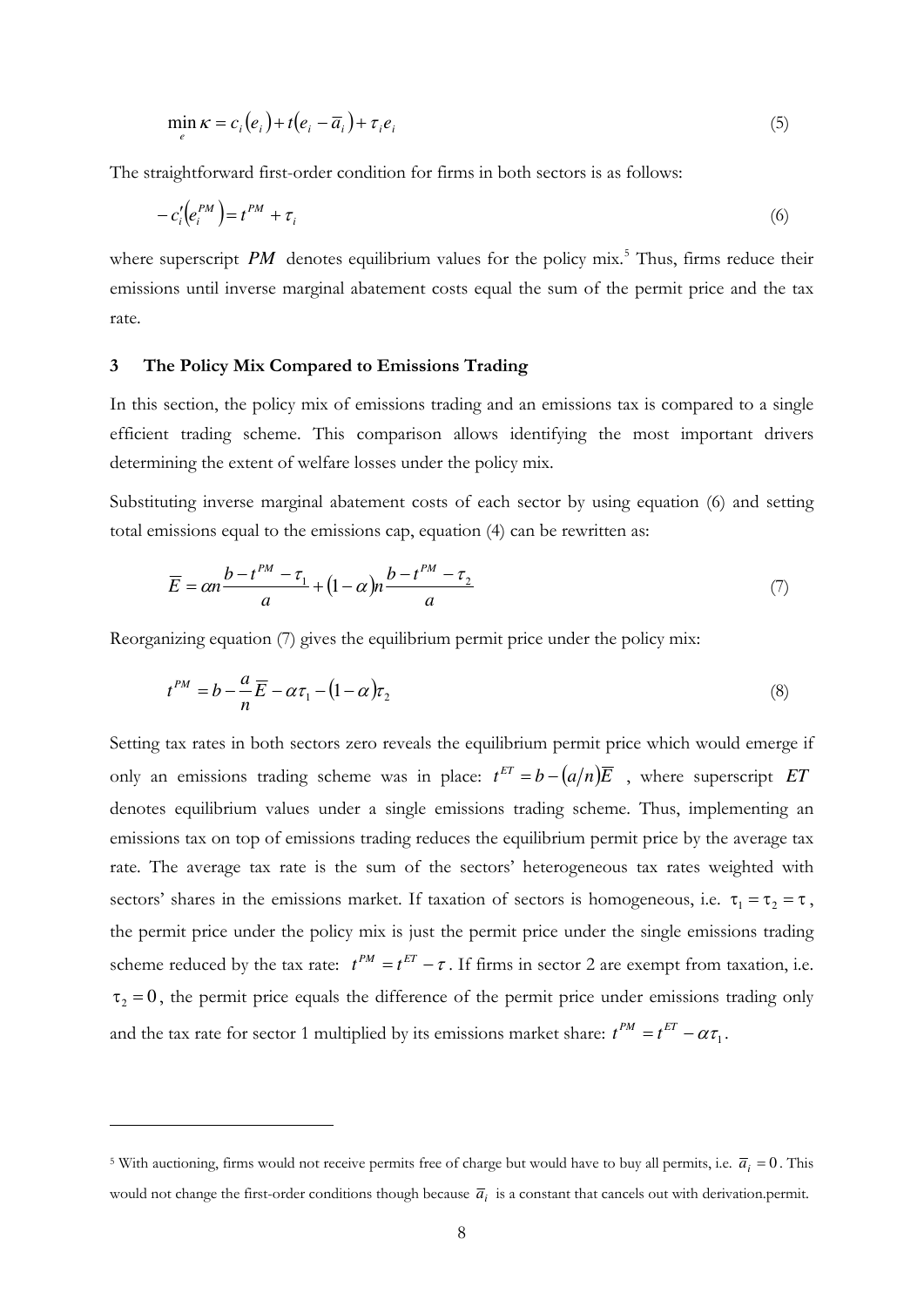Inserting equations (6) and (8) into (3) gives the individual emissions levels chosen by firms in both sectors in equilibrium:

$$
e_1^{PM} = \frac{\overline{E}}{n} + \frac{\left(1 - \alpha\right)\left(\tau_2 - \tau_1\right)}{a} \tag{9}
$$

$$
e_2^{PM} = \frac{\overline{E}}{n} + \frac{\alpha(\tau_1 - \tau_2)}{a} \tag{10}
$$

Setting tax rates zero reveals that firms' emissions levels would be identical in both sectors under a single emissions trading, corresponding to the *n* -th share in the emissions cap:

$$
e_i^{ET} = \frac{\overline{E}}{n} \tag{11}
$$

These emissions levels also emerge when taxation is homogeneous across sectors, as can be seen from equations (9) and (10). If taxation is heterogeneous, however, emissions choices are distorted. Firms in the sector with higher taxation will reduce their emissions under the policy mix compared to a single emissions trading scheme. In contrast, firms subject to the lower tax rate will choose a higher emissions level. However, the overall level of emissions is determined by the emissions cap and remains unchanged. Thus, the implementation of heterogeneous emissions tax on top of an emissions trading scheme only results in a shift of emissions between sectors.

The shift of emissions comes at increasing overall costs of abatement. Condition (6) shows the well-known result that marginal abatement costs vary between sectors when tax rates are heterogeneous. Thus, with the implementation of a heterogeneous tax in addition to the emissions trading scheme, the emissions cap cannot be attained cost-effectively. Compared to a situation with emissions trading only, the higher-taxed sector incurs higher overall abatement costs while the lower-taxed sector faces lower abatement costs. The difference between the cost increase in one sector and the cost decrease in the other sector is the efficiency loss due to the policy mix. Analytically, the efficiency loss  $\Delta W$  due to the policy mix can be understood as the absolute value of the sum of the definite integrals of the inverse marginal abatement costs functions for firms in both sectors on the interval  $\left[ e_i^{PM}, e_i^{ET} \right]$ , *i PM*  $e_i^{PM}, e_i^{ET}$ , multiplied by the number of firms in each sector:

$$
\Delta W = \left| \alpha n \int_{e_1^{PM}}^{e_1^{ET}} (c_1'(e_1)) de_1 + (1 - \alpha) n \int_{e_2^{PM}}^{e_2^{ET}} (c_2'(e_2)) de_2 \right| \tag{12}
$$

Solving the integrals using equations (1), (9), (10) and (11) yields the welfare loss under a policy mix of emissions trading and a heterogeneous emissions tax compared to the case of a single emissions trading scheme: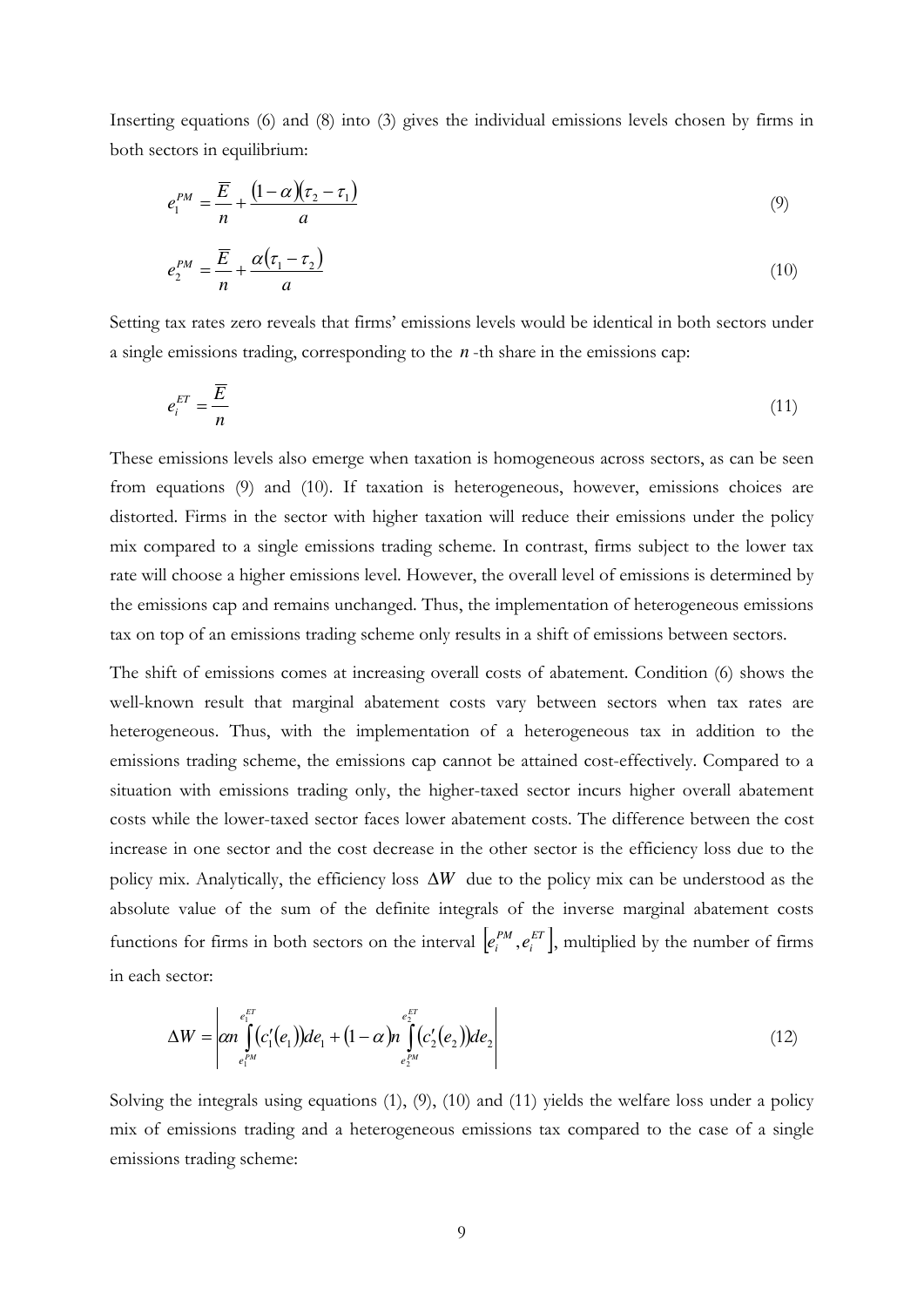$$
\Delta W = \frac{\alpha (1 - \alpha) n (\tau_1 - \tau_2)^2}{2a} \tag{13}
$$

**Proposition 1:** The welfare loss under the policy mix is driven by four factors: (1) the heterogeneity of taxation,  $|\tau_1 - \tau_2|$ , (2) the slope of the marginal abatement cost curve, a , (3) the total number of identical firms, *n* , and (4) the sectors' shares in the emissions market, <sup>α</sup> .

(1) The larger is the heterogeneity of taxation, i.e. the absolute value of the difference between both tax rates, the larger will be the inefficiency under the policy mix. As equations (9) and (10) illustrate, firms subject to the higher tax rate will abate even more excessively with increasing heterogeneity of taxation. At the same time, firms facing the lower tax rate have a stronger incentive to abate below optimal levels. It is worth highlighting that the welfare loss does not increase linearly but exponentially in heterogeneity of taxation. Heterogeneity of taxation may therefore be considered the most important driver of welfare losses in the policy mix.

(2) As one would expect, the inefficient distortion of abatement is deteriorated as the slope of the marginal abatement cost curve becomes flatter. This is because the same price distortion induced by the tax rate will have a stronger impact on emissions with a relatively flat marginal abatement cost curve than with a relatively steep one.

(3) The inefficiency of the policy mix becomes more severe with an increasing total number  $n$  of firms. This is because an increase in the total number of firms implies a rise in total as well as sectoral emissions. Consequently, the total of distorted emissions abatement and emissions inefficiently shifted from one sector to another will increase as well.

(4) Assuming all other variables to be constant, the welfare loss will be largest when both sectors have the same share in the emissions market. This finding can be proven analytically since the function  $f(\alpha) = \alpha(1-\alpha)$  has a global maximum at  $\alpha = 0.5$ . Thus, the larger is the difference in market shares, the smaller will be the inefficiency of the policy mix. This can be illustrated for the example of a tax imposed on sector 1 only. It will first be assumed that sector 1 is very big and sector 2 is very small. As has been explained above, taxing sector 1 reduces emissions in this sector and provides for a reduction of demand for permits. Firms in sector 2 can benefit from the resulting decrease of the permit price and extend their emissions. However, if sector 2 is very small, this increase in demand for permits will hardly compensate the reduction brought about by sector 1. Consequently, the reduction of the permit price will be close to that arising in the presence of emissions trading and homogeneous taxation. Firms in sector 2, which are not subject to the tax, will abate too little due to the decreasing permit price. However, the inefficiency of the policy mix is small, since most firms (those in sector 1) face nearly efficient abatement incentives set out by the reduced permit price and the tax rate. Analogous results can be derived if one assumes that sector 1 is very small and sector 2 is very big. In this case, the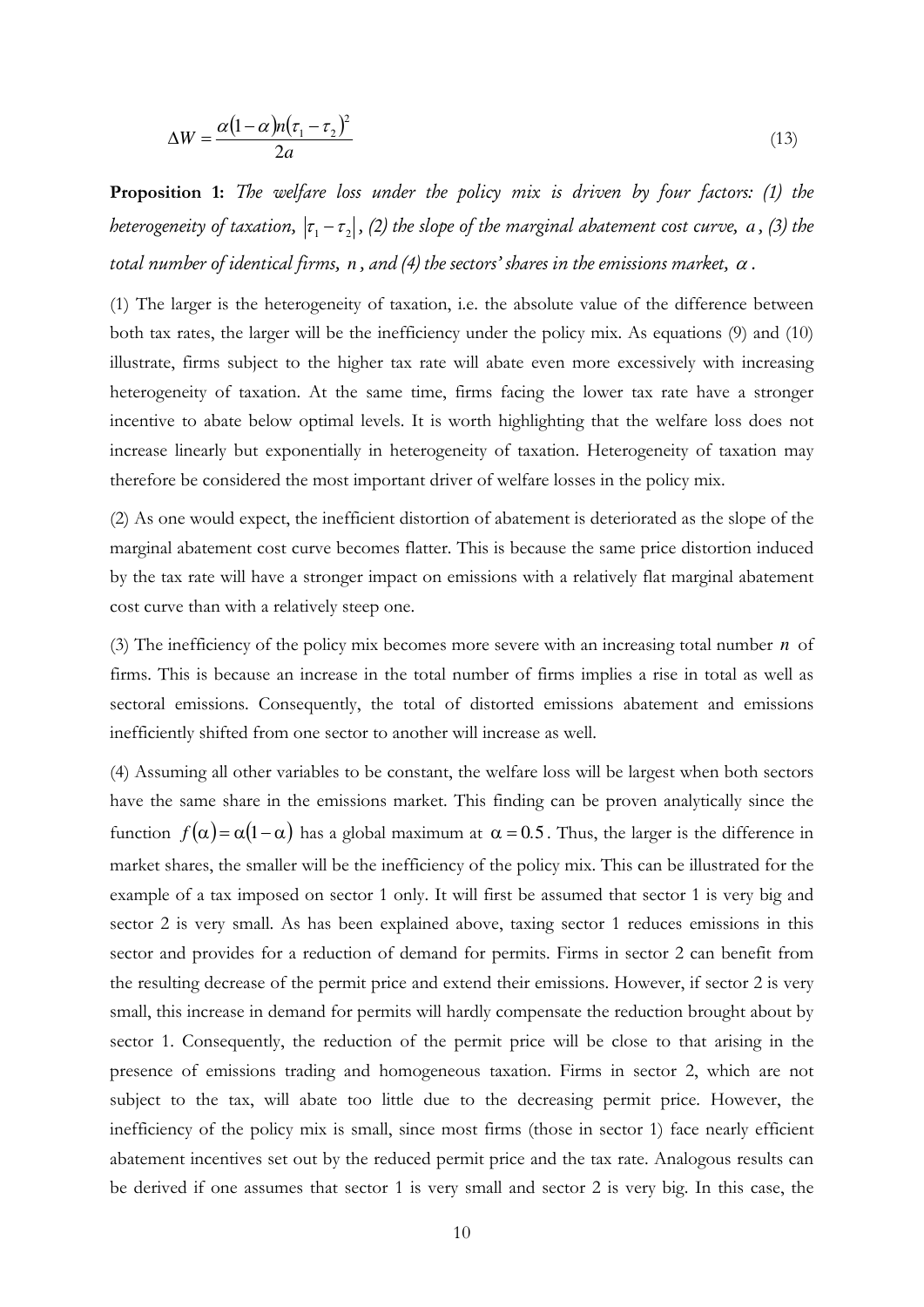implementation of a sectoral emissions tax on top of the emissions trading scheme will result in additional abatement in sector 1. However, the resulting decrease of demand for permits will hardly affect the permit price since sector 1 is small. The permit price will therefore be close to the level arising in the presence of emissions trading only. Firms in sector 1 will abate too much since they are subject to the high permit price and the emissions tax. Yet, the policy mix is almost efficient since most firms (those in sector 2) face the nearly efficient incentives of the emissions trading scheme.

The analytical results can be illustrated by using the simple example with both sectors composed of one firm each and an emissions tax imposed on the sector-1 firm only. The tax is imposed on top of a pre-existing emissions trading scheme. This case is depicted in

Figure 1[. The first two graphs represent the inverse marginal abatement cost curves for sectors 1](#page-13-0)  [and 2, which can be interpreted as sector-specific demand functions for permits. The aggregated](#page-13-0)  [curve of inverse marginal abatement costs of the industry in the third graph then represents the](#page-13-0)  [demand function for the entire emissions market. Facing the preexisting permit price](#page-13-0)  $t^{ET}$  $t^{ET}$  $t^{ET}$  and the [tax rate](#page-13-0)  $\tau_1$  $\tau_1$ [, the firm in sector 1 is initially stimulated to reduce its emissions from](#page-13-0)  $e_1^{ET}$  $e_1^{ET}$  $e_1^{ET}$  [to](#page-13-0)  $e_1$  $e_1$ . The [firm in sector 2 does initially not have an incentive to deviate from its emissions level](#page-13-0)  $e_2^{ET}$  $e_2^{ET}$  $e_2^{ET}$ . [However, both emissions levels do not represent equilibrium values. Due to a declining demand](#page-13-0)  [for permits in sector 1, the demand function of the entire emissions market is shifted to the left.](#page-13-0)  Since the emissions cap  $\overline{E}$  [will always be met, the equilibrium permit price declines to](#page-13-0)  $t^{PM}$  $t^{PM}$  $t^{PM}$ . [However, in contrast to the case of emissions trading with homogeneous taxation, the reduction](#page-13-0)  [in the permit price will be less than the tax rate. This is because the firm in sector 2, which is not](#page-13-0)  [subject to the tax, will take advantage of the permit price reduction, demand more permits and](#page-13-0)  [therefore compensate some of declining demand of the firm in sector 1. Consequently, firms in](#page-13-0)  [sector 1 will have higher incentives to reduce their emissions than with emissions trading only:](#page-13-0)   $t^{PM} + \tau > t^{ET}$  and  $e_1^{PM} < e_1^{ET}$ . In turn, firms in sector 2 will have fewer incentives to reduce their [emissions than under a single emissions trading scheme since they only face the reduced permit](#page-13-0)  price. Therefore, emissions of firms in sector 2 will increase, i.e.  $e_2^{PM} > e_2^{ET}$ . The resulting welfare [loss is depicted as the dark-shaded rectangle in](#page-13-0) 

Figure 1.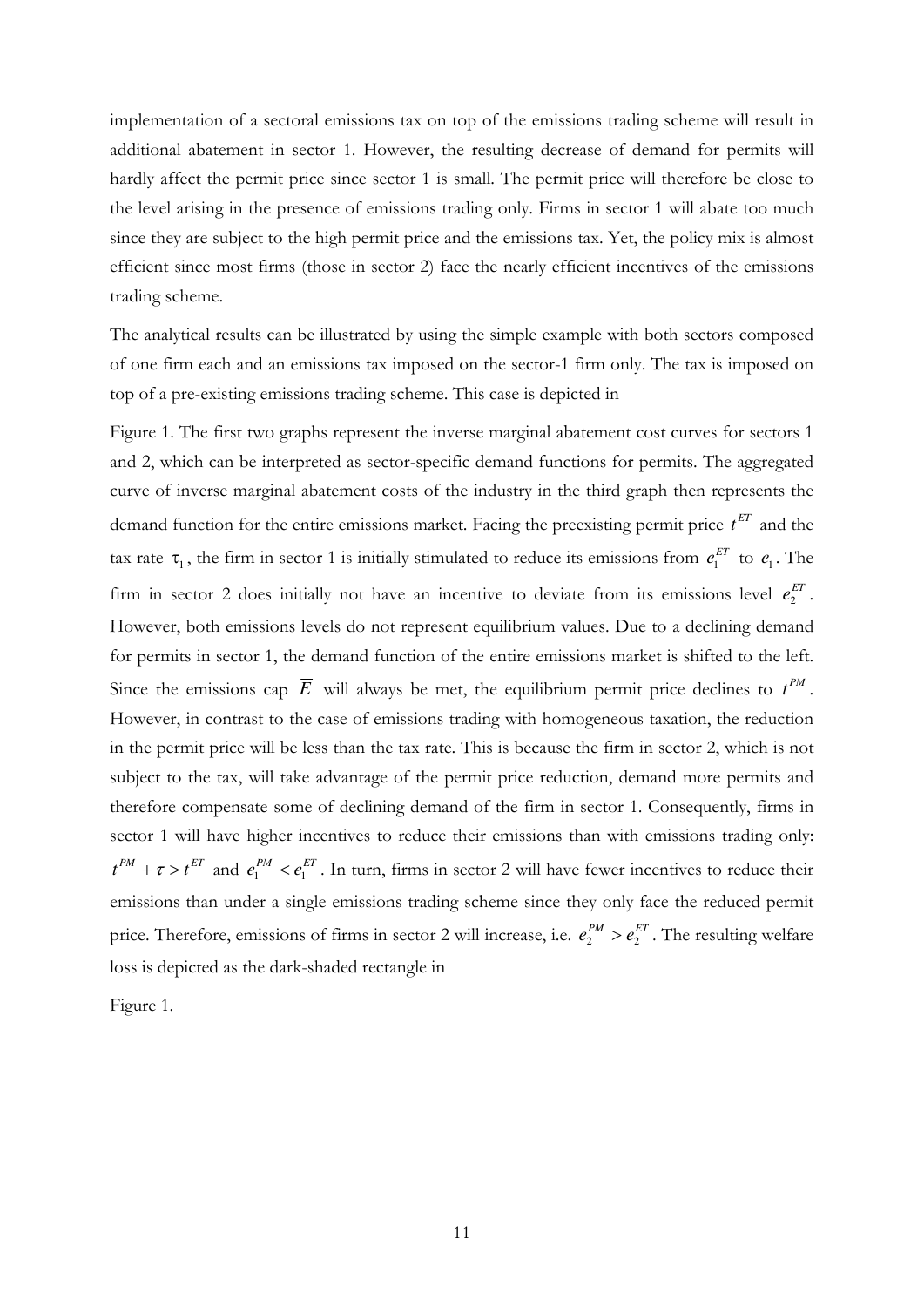### **Figure 1: Welfare effects of combing emissions trading and a heterogeneous emissions tax compared to a single emissions trading scheme and a single heterogeneous emissions tax: The case of linear marginal abatement costs**

<span id="page-13-0"></span>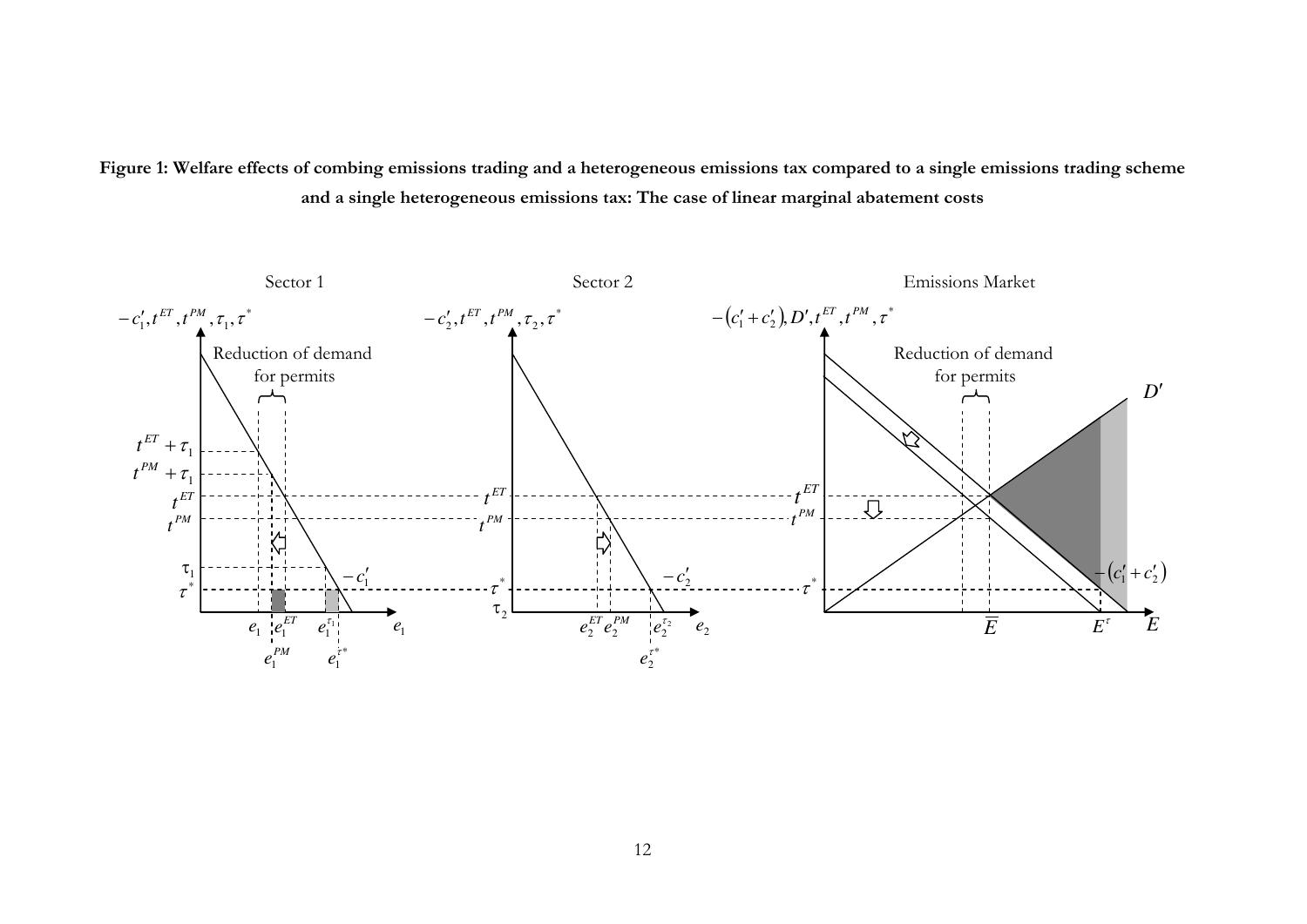#### **4 The Policy Mix Compared to an Emissions Tax**

As has been pointed out before, comparing the policy mix to a single efficient emissions trading scheme may be a rather theoretical exercise. An emissions tax may be in place already and needed to address multiple policy objectives – even though it is heterogeneous and distorts pollution abatement. From this pragmatic perspective, the decisive questions are: Which impact does the implementation of an emissions trading scheme on top of an emissions tax have on the efficiency of pollution control? Is it all desirable to supplement the tax by an emissions trading scheme? In order to answer these questions, the policy mix has to be compared to a single heterogeneous emissions tax.

For the purpose of this comparison, it is necessary to shed light on the welfare effects of a single heterogeneous emissions tax. Assuming that firms determine their optimal abatement levels under taxation such that  $-c'_i \left( e_i^{\tau_i} \right) = \tau_i$ , emissions levels of firms in both sectors can be derived from equation (3):

$$
e_i^{\tau_i} = \frac{b - \tau_i}{a} \tag{14}
$$

where superscript  $\tau$ <sub>i</sub> indicates equilibrium values under the emissions tax. The overall emissions level of the industry under the tax,  $E^{\tau}$ , writes analogously to equation (4):

$$
E^{\tau} = n \frac{b - \alpha \tau_1 - (1 - \alpha)\tau_2}{a} \tag{15}
$$

The same emissions level can be attained by a tax rate  $\tau^*$  that is homogeneous across sectors. Substituting  $\tau_1$  and  $\tau_2$  by  $\tau^*$  and reorganizing equation (15) yields:

$$
\tau^* = b - \frac{a}{n} E^{\tau} \tag{16}
$$

Combining equations (15) and (16) gives the homogeneous tax rate depending on the heterogeneous sectoral tax rates:

$$
\tau^* = \alpha \tau_1 + (1 - \alpha)\tau_2 \tag{17}
$$

Thus, the homogenous tax rate computes as the simple mean average of the heterogeneous tax rates weighted with the shares of the respective sectors in the total number of firms. Assuming that firms determine their optimal abatement levels under taxation now such that  $-c_i^{\prime}(e_i^{\tau_i}) = \tau^*$ and using equations (3) and (17), the resulting emissions level of firms in both sectors is:

$$
e_i^{\tau^*} = \frac{b - \alpha \tau_1 - (1 - \alpha)\tau_2}{a} \tag{18}
$$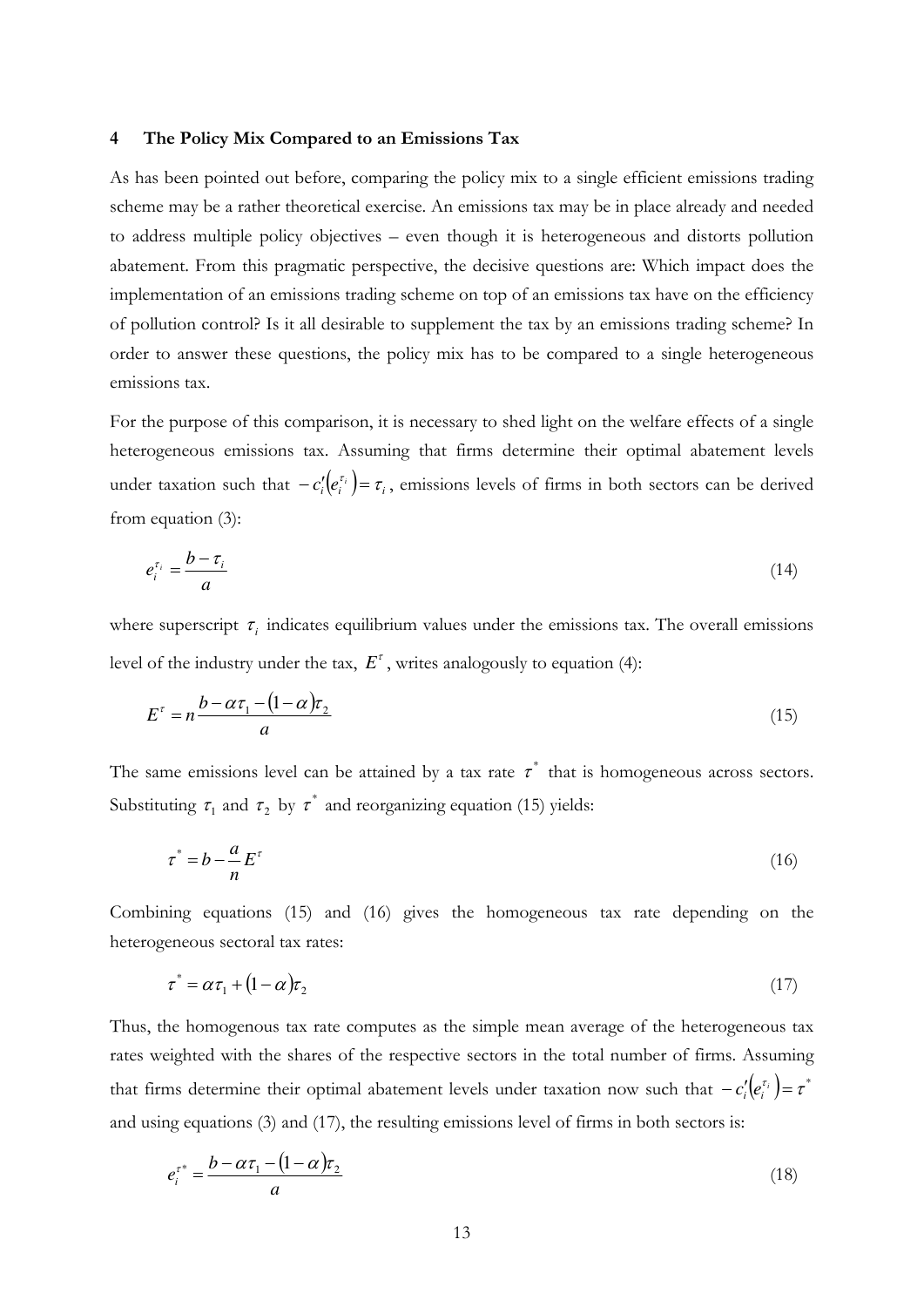where superscript  $\tau^*$  indicates equilibrium values under the homogeneous emissions tax.

The heterogeneous tax is not cost-effective in attaining the emissions level  $E^{\tau}$  since abatement incentives are not equalized across sectors. The welfare loss from heterogeneous taxation can be determined by comparing the welfare effects with those under a cost-effective homogeneous tax rate  $\tau^*$ . Analytically, the welfare loss can be computed as the absolute value of the sum of the definite integrals of the marginal abatement cost functions for both sectors on the interval  $\left| e_i^{\tau_i},e_i^{\tau^*} \right|$  $e_i^{\tau_i}$ ,  $e_i^{\tau^*}$  multiplied by the number of firms in each sector:

$$
\Delta W = \left| \alpha m \int_{e_1^{r_1}}^{e_1^{r}} (c_1'(e_1)) de_1 + (1 - \alpha) m \int_{e_2^{r_2}}^{e_2^{r}} (c_2'(e_2)) de_2 \right| \tag{19}
$$

Solving the integrals using equations (1), (14) and (18) gives the welfare loss under heterogeneous taxation compared to homogeneous taxation:

$$
\Delta W = \frac{\alpha (1 - \alpha) n (\tau_1 - \tau_2)^2}{2a} \tag{20}
$$

**Proposition 2:** Given linear marginal abatement costs, the welfare loss from heterogeneous taxation under a single emissions tax corresponds perfectly to the welfare loss under a policy mix with emissions trading and an emissions tax.

This conclusion becomes obvious when equation (20) is compared to equation (13). It reveals a surprising insight: From the perspective employed in this section, the welfare loss under the policy mix cannot be attributed to interactions between both policies. The loss is only due to inefficient, heterogeneous design of the tax. The corresponding distortions arise no matter whether the tax is complemented by an emissions trading scheme or not. The welfare loss under a single heterogeneous emissions tax is depicted as the light-shaded rectangle in Figure 1.

Figure 1 also reveals another important result: While the welfare loss from heterogeneous taxation remains unchanged in absolute terms, implementing an emissions trading scheme on top of the tax reduces the relative importance of the welfare loss. The heterogeneous emissions tax provides for total emissions to decline to  $E^{\tau}$ . In this case, the welfare loss from heterogeneous taxation compares with relatively modest net gains from internalization. Net gains compute as the difference between mitigated damage from emissions and corresponding abatement costs. Net gains are depicted as the light-shaded trapezoid between the marginal damage curve, *D*′ , and the aggregated marginal abatement cost curve in Figure 1. If a more stringent, efficient emissions trading scheme is implemented on top of the tax, total emissions will be reduced more significantly to the emissions cap  $\overline{E}$ . The net gains from internalization under the policy mix then amount to sum of the dark-shaded triangle and the light-shaded trapezoid in Figure 1. This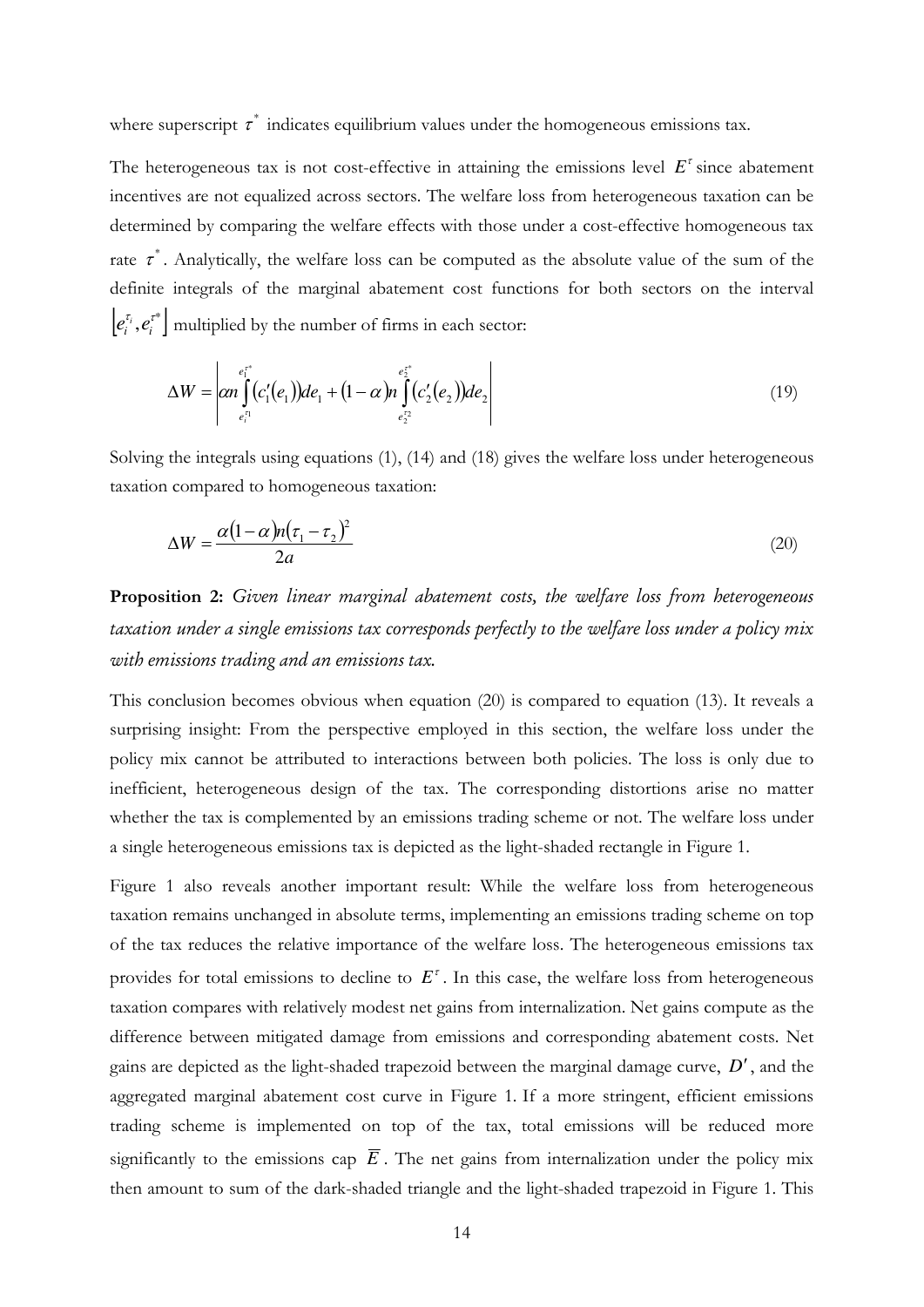larger welfare gain compares with a welfare loss from heterogeneous taxation which is still as large as under the single tax. Thus, the implementation of an emissions trading scheme on top of the heterogeneous emissions tax is desirable from an efficiency point of view. It increases the net gains from reducing emissions while leaving the welfare loss from heterogeneous taxation unaffected.

The discussion so far has been based on the assumption of linear marginal abatement costs. However, marginal abatement costs may well turn out to be non-linear. For greenhouse gas emissions, for example, empirical studies have found marginal abatement costs to be convex (see, e.g., Ellerman and Decaux, 1998; Criqui et al., 1999; Klepper and Peterson, 2006) as well as concave (see, e.g., Morris et al., 2008).

**Proposition 3:** The welfare loss from heterogeneous taxation is smaller (larger) under a policy mix with emissions trading and an emissions tax than under a single emissions tax when marginal abatement costs are convex (concave).

This proposition can be explained by using Figure 2 – a modification of Figure 1 – for the case of convex marginal abatement costs. For simplicity reasons, convexity of marginal abatement costs is assumed for sector 1 but not for sector 2. If only the tax for sector 1 is in place, the emissions level of firms in sector 1 and 2 will be relatively high. The inefficient reduction of emissions in sector 1 due to the heterogeneous emissions tax occurs in the relatively flat section of the inverse marginal abatement cost curve. In this section, the tax rate has a relatively strong impact on the emissions level chosen. The resulting welfare loss – depicted as the light-shaded area in Figure 2 – will be relatively high. If an emissions trading scheme is implemented in addition to the emissions tax, emissions will be reduced in both sectors compared to the situation with the tax only. This implies that the emission distortion caused by the tax rate now occurs in the relatively steep section of sector 1's inverse marginal abatement cost curve. In this section, the same tax rate will have a smaller effect on emissions than in the flat section. The resulting welfare loss – depicted as the dark-shaded area in Figure 2 – will be less important than under the single heterogeneous emissions tax. In contrast to the linear case, the emissions cap now has an impact on the welfare loss stemming from heterogeneous taxation under the policy mix. The welfare loss will be the smaller, the closer the emissions cap is to the optimal emissions cap, i.e.  $\overline{E}$  in Figure 2. Reducing the emissions cap (if it is set above the optimal level) will shift the inefficient distortion of the tax towards a steeper section of the inverse marginal abatement cost function and reduce the extent of over-abatement in sector 1.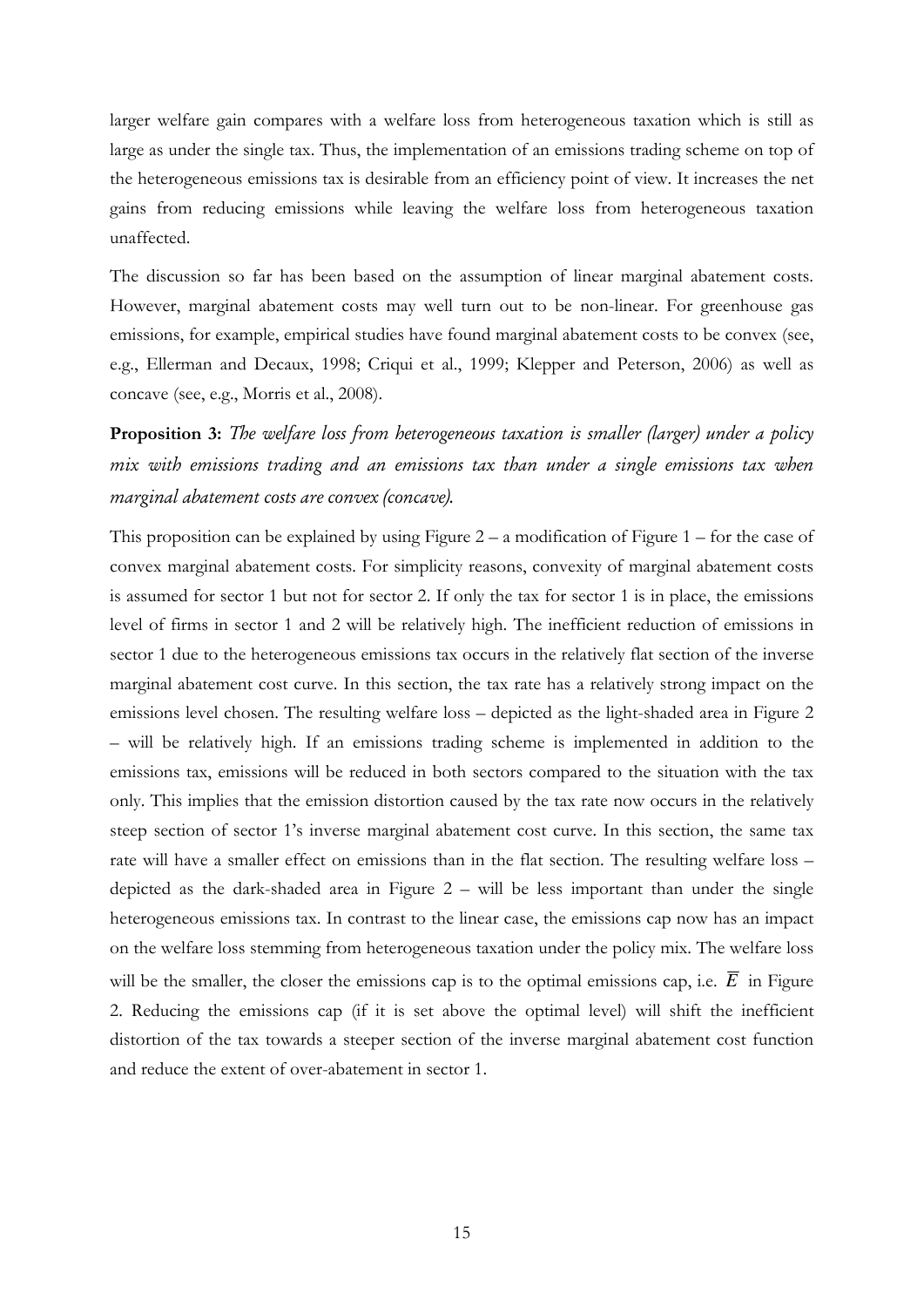### **Figure 2: Welfare effects of combing emissions trading and a heterogeneous emissions tax compared to a single emissions trading scheme and a single heterogeneous emissions tax: The case of convex marginal abatement costs**

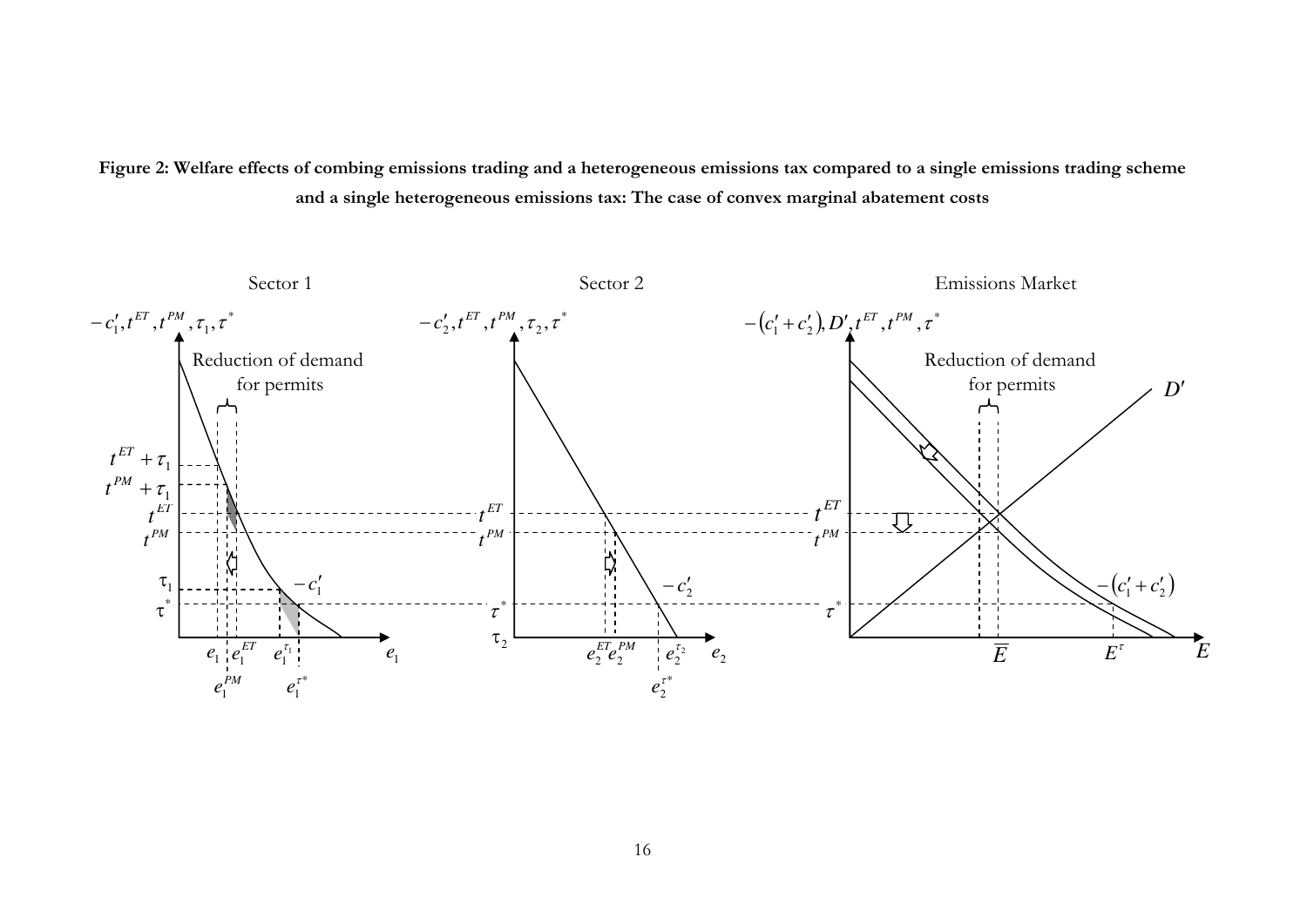With concave marginal abatement costs, the findings for convex marginal abatement costs are reversed. With a heterogeneous emissions tax only, the inefficient distortion arises at a relatively high emissions level where the marginal abatement cost curve is relatively steep. In this section, the impact of price distortion will be relatively small. Implementing the emissions trading scheme on top of the emissions tax reduces the emissions level. Consequently, the inefficient price distortion now occurs in the relatively flat section of the marginal abatement cost curve. In this section, the same tax rate will have a relatively strong effect on emissions. Given concave marginal abatement costs, the policy mix will increase the welfare loss stemming from heterogeneous taxation. Whether or not the policy mix is overall superior to the single tax depends on how the increasing welfare losses due to heterogeneous taxation compare with the internalization gains due to overall larger emission reductions.

The assumption of non-linear marginal abatement costs thus yields further important results. Interactions between the emissions trading scheme and the emissions tax are now decisive for the extent of the welfare loss resulting from heterogeneous taxations. Surprisingly, interactions in fact decrease the welfare loss compared to a single tax when marginal abatement costs are convex. However, the reverse is true when concave marginal abatement costs are assumed. The implementation of an emissions trading scheme on top of an existing heterogeneous tax is therefore strictly welfare-increasing in the convex case. In the concave case, the overall evaluation of the policy mix is ambiguous.

#### **5 Modifications of Emissions Trading to Increase the Efficiency of the Policy Mix**

When abolishing or modifying the heterogeneous emissions tax is not a policy option, it is worthwhile to investigate whether modifications of the emissions trading scheme may reduce welfare losses under the policy mix. It has been shown that the inefficiency under the policy mix arises because emissions are inefficiently shifted from the high-taxed to the low-taxed sector. An intuitive solution to this problem is to restrict emissions trading between sectors. This implies that the policy mix will in fact consist of three policies: an emissions trading scheme for each sector and a heterogeneous tax. The emissions trading schemes may be perfectly separated or linked to a certain extent only.

The solution is trivial given the assumption of marginal abatement cost functions which are identical across all firms and sectors – as has been assumed so far. In this case, trades across sectors do not result in welfare gains. An optimal policy mix then encompasses two perfectly separated emissions trading schemes for sector 1 and 2. No trade should be allowed across sectors. The emissions cap should be divided into two sectoral caps according to the sectors' shares in the emissions market, i.e.  $\overline{E}_1 = \alpha \overline{E}$  and  $\overline{E}_2 = (1 - \alpha)\overline{E}$ . Consequently, separate permit prices,  $t_1$  and  $t_2$ , would emerge in each sector's emissions market. Designing such a policy mix is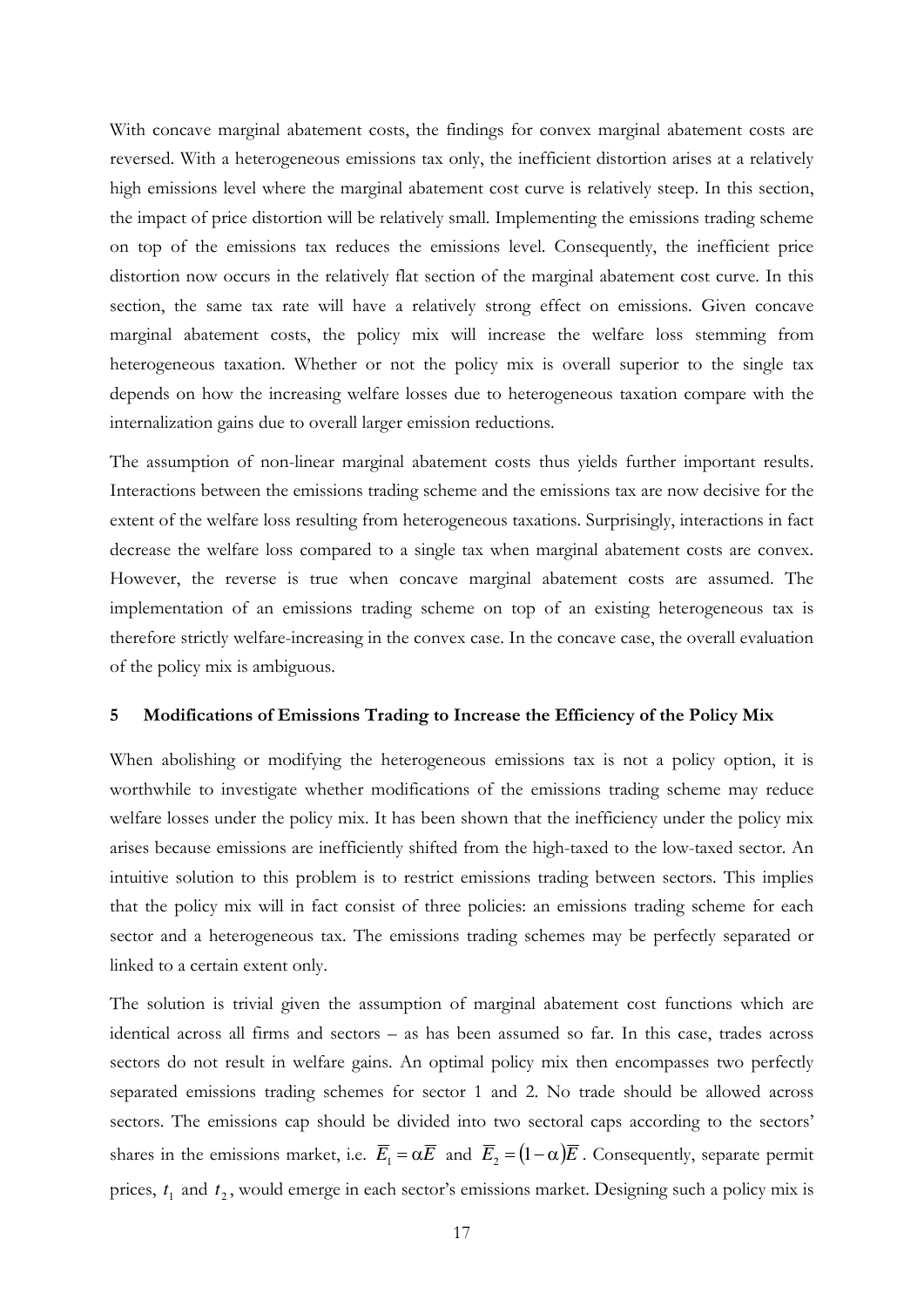easy for the regulator as he does not have to obtain any knowledge about the marginal abatement cost functions of the sectors.

Separating emissions markets for sectors efficiently is more tedious when marginal abatement cost functions are heterogeneous across sectors and firms. In this case, a detailed understanding of marginal abatement costs is necessary in order to determine each sector's emissions cap optimally. Yet, the regulator usually only has a rough understanding of these functions due to high transaction costs of gathering necessary information. Consequently, sectors are likely to receive an inefficient over- or under-allocation of permits.<sup>6</sup> In order to provide for an equalization of marginal abatement costs, the regulator may decide to allow trading of permits between both sectors. Allowing trading on a one-to-one basis would exactly correspond to the case of an unrestricted emissions trading scheme combined with a heterogeneous emissions tax – as it has been described above. Instead of an exchange on a one-to-one basis, the regulator may allow trading of permits at a certain ratio only. Given an only rough understanding of marginal abatement costs, the efficiency of the policy mix in this case depends on the heterogeneity of taxation as well as the level of over- or under-allocation of permits to each sector.

**Proposition 4:** When a regulator has only a rough understanding of marginal abatement costs, he should deliberately over-allocate permits to the sector with the high tax rate and allow firms in the low-taxed sector to buy permits from the high-taxed sector at the trading ratio larger than one.

In order to illustrate this proposition, two scenarios are distinguished: permits may be overallocated either to the sector with the higher tax rate or to the sector with the lower tax rate. First of all, it will be assumed that sector 1 faces a higher tax rate, i.e.  $\tau_1 > \tau_2$ , and receives an overallocation of permits. Prohibiting any trades between sectors will result in abatement incentives to be too low for sector 1 and too high for sector 2:  $t_1 + \tau_1 < t_2 + \tau_2$ . In order to attain an efficient level of abatement, permits (and thus emissions) should be traded from sector 1 to sector 2. However, an emissions trading scheme based on one-to-one trades can neither provide an efficient outcome. In fact, the results are reversed. Since permit prices are equalized across both sectors, sector 1 now has higher incentives to abate than sector 2:  $t_1 + \tau_1 > t_2 + \tau_2$ . This implies that allowing unrestricted trading between sectors would result in too many permits to be traded from sector 1 to sector 2. This inefficiency arises because due to heterogeneous taxation, sector-1 and sector-2 firms do not have the same incentive to abate if they hold one sector-1 permit. In fact, this incentive is lower in sector 2 than in sector 1. Consequently, the incentive to buy a

-

<sup>6</sup> The level and heterogeneity of tax rates does not have an effect on this inefficiency as taxation is homogeneous within sectors and sectoral trading schemes are not linked.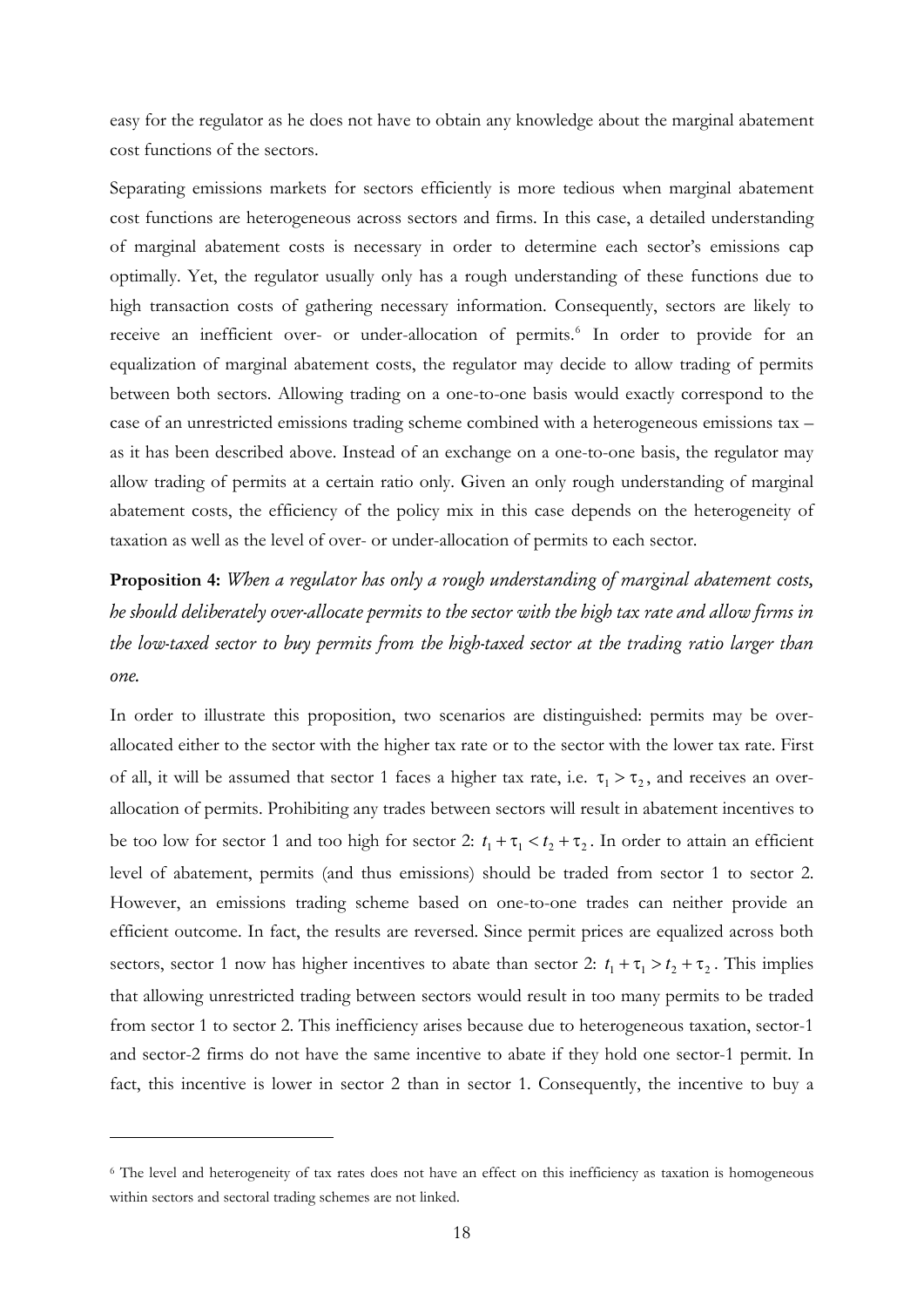sector-1 permit is higher for sector-2 firms than for sector-1 firms. This deficiency can be overcome by introducing the trading ratio β . The ratio determines how many sector-1 permits the firms in sector 2 have to hold in order to cover one unit of their emissions. The new firstorder condition for sector 2 then is:

$$
-c'_{2}(e_{2}) = \min[\beta t_{1} + \tau_{2}, t_{2} + \tau_{2}]
$$
\n(21)

In contrast, the first-order condition for optimal abatement for sector 1 is:

$$
-c_1'(e_1) = t_1 + \tau_1 \tag{22}
$$

The ratio has to provide for firms in sector 1 and 2 to have the same incentives to abate if they buy a permit on the emissions market of sector 1. From equations (21) and (22) thus follows:

$$
t_1 + \tau_1 = \beta t_1 + \tau_2 \tag{23}
$$

Reorganizing equation (23) yields the optimal trading ratio:

$$
\beta = 1 + \frac{\tau_1 - \tau_2}{t_1} \tag{24}
$$

The trading ratio provides that firms in sector 2 implicitly pay the sector-1 permit price and the difference by which the sector-1 tax rate is higher than the sector-2 tax rate. Since the sector-1 tax rate exceeds the sector-2 tax rate, the trading ratio will be larger than one. Consequently, firms in sector 2 have to buy more than one sector-1 permit to cover one unit of their emissions. They will do as long as  $t_1 + \tau_1 = \beta t_1 + \tau_2 < t_2 + \tau_2$ . Gains from trade vanish when  $t_1 + \tau_1 = \beta t_1 + \tau_2 = t_2 + \tau_2$ . In this case, marginal abatement costs will be equal across sectors. Thus, the trading ratio provides for cost-effective abatement in the entire industry by restricting the amount of permits traded from sector 1 to 2.

This result is not necessarily attained under the second scenario where the low-taxed sector receives excess permits. It is now assumed that the tax rate is lower in sector 1 than in sector 2:  $\tau_1 < \tau_2$ . Sector 1 again receives an over-allocation of permits. Without trading between sectors, abatement incentives will be lower in sector 1 than in sector 2:  $t_1 + \tau_1 < t_2 + \tau_2$ . As in the first over-allocation. If the permit price is lower in sector 1 than in sector 2, i.e.  $t_1 < t_2$ , trades of scenario, permits (and thus emissions) should be transferred from sector 1 to sector 2. However, allowing trades from sector 1 to sector 2 on a one-to-one basis will not yield a cost-effective outcome. The explanation is different to the case in which the high-taxed sector receives the permit from sector 1 to sector 2 will equalize the permit prices in both sectors. In this case, however, firms in sector 2 still have higher incentives to abate than sector 1 due to the higher tax rate. Thus, they buy too few permits from sector 1 from a cost-effectiveness point of view. There may be even cases where the permit price in sector 1 is higher than in sector 2, i.e.  $t_1 > t_2$ , despite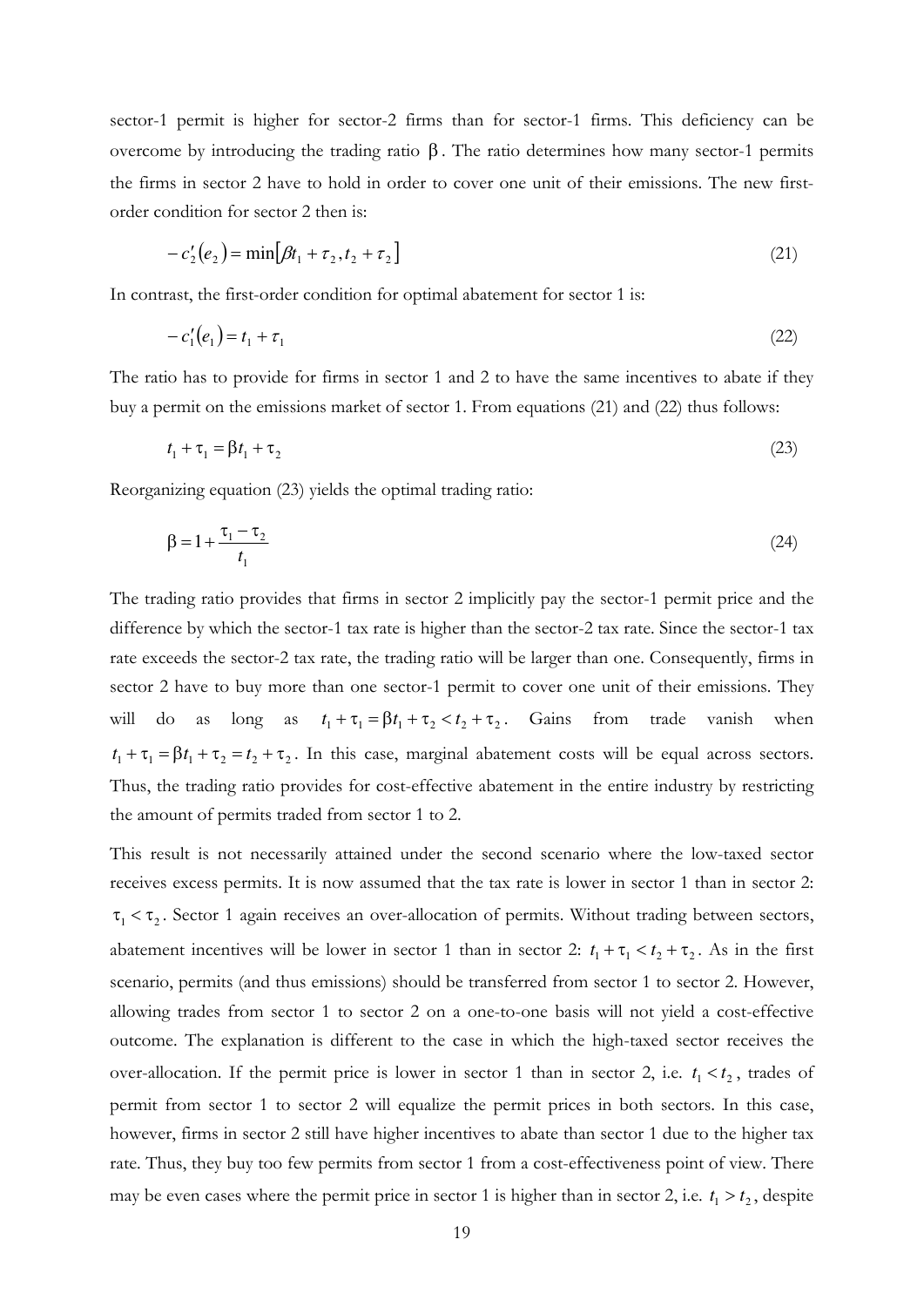the over-allocation of permits to sector 1. This situation arises when the tax rate for sector 2 is significantly higher than that for sector 1:  $\tau_1 \ll \tau_2$ . Firms in sector 2 then do not have any incentive to buy permits from sector 1. In contrast, sector-1 firms have an incentive to buy permits from sector 2. The resulting uniform permit price will be lower than that existing in absence of trading between the sectors. The resulting overall incentives to abate are even lower for sector 1 after trading is allowed. Consequently, emissions are shifted from sector 2 to sector 1. This is contrary to what would be necessary from an efficiency point of view. The implementation of a trading ratio can only overcome this imperfection if the difference of the tax rate in sector 2 (the higher tax rate) and that in sector 1 (the lower tax rate) is below the permit price which prevails in sector 1 before inter-sectoral trading is allowed, i.e. if  $\tau_2 - \tau_1 > t_1$ . Under this condition, the trading ratio given in equation (24) is positive and between zero and one. This implies that firms in sector 2 have to hold less than one sector-1 permit to cover its emissions. Sector-2 firms have a stronger incentive to buy sector-1 permit than firms in sector 1. Consequently, more emissions will be shifted from sector 1 to sector 2 than with one-to-one trades. The trading ratio would become negative if the difference between the sectors' tax rates is sufficiently high. In fact, this will be the case if the difference of the tax rate in sector 2 (the higher tax rate) and that in sector 1 (the lower tax rate) exceeds the permit price which prevails in sector 1 before inter-sectoral trading is allowed, i.e. if  $\tau_2 - \tau_1 > t_1$ . However, a negative trading ratio cannot emerge on an emissions market. It would imply that sector-2 firms had to pay a negative price – or rather receive remuneration – for each sector-1 permit they purchase. Yet, sector-1 firms do not have any incentive to sell their permits at a negative price. The trading ratio thus falls to zero but not below. Consequently, sector-2 firms will choose not to buy any permits from sector 1 – but neither sector-2 permits. The permit price in sector 2 falls to zero. Eventually, firms in sector 2 only face the emissions tax. However, this tax rate is still higher than the sum of the permit price and the tax rate in sector 1. Therefore, firms in sector 2 still abate too much and too costly compared to the social optimum.

In summary, there are indeed options to modify an emissions trading scheme such that the welfare loss under a combination with a heterogeneous emissions tax is reduced. The regulator should establish two sectoral emissions trading schemes. If the regulator has perfect knowledge about the marginal abatement costs, he may simply determine the optimal emissions caps for each sector and prohibit any trades between sectors. If the regulator has only a rough understanding of marginal abatement costs, a more pragmatic approach may be based on allowing the transfer of permits between sectors at a certain trading ratio only. This approach assures a cost-effective outcome if the sector with the higher tax rate receives a deliberate overallocation of permits. Over-allocating permits to the sector with the lower tax rate only yields a cost-effective outcome if the difference between the tax rates is sufficiently low.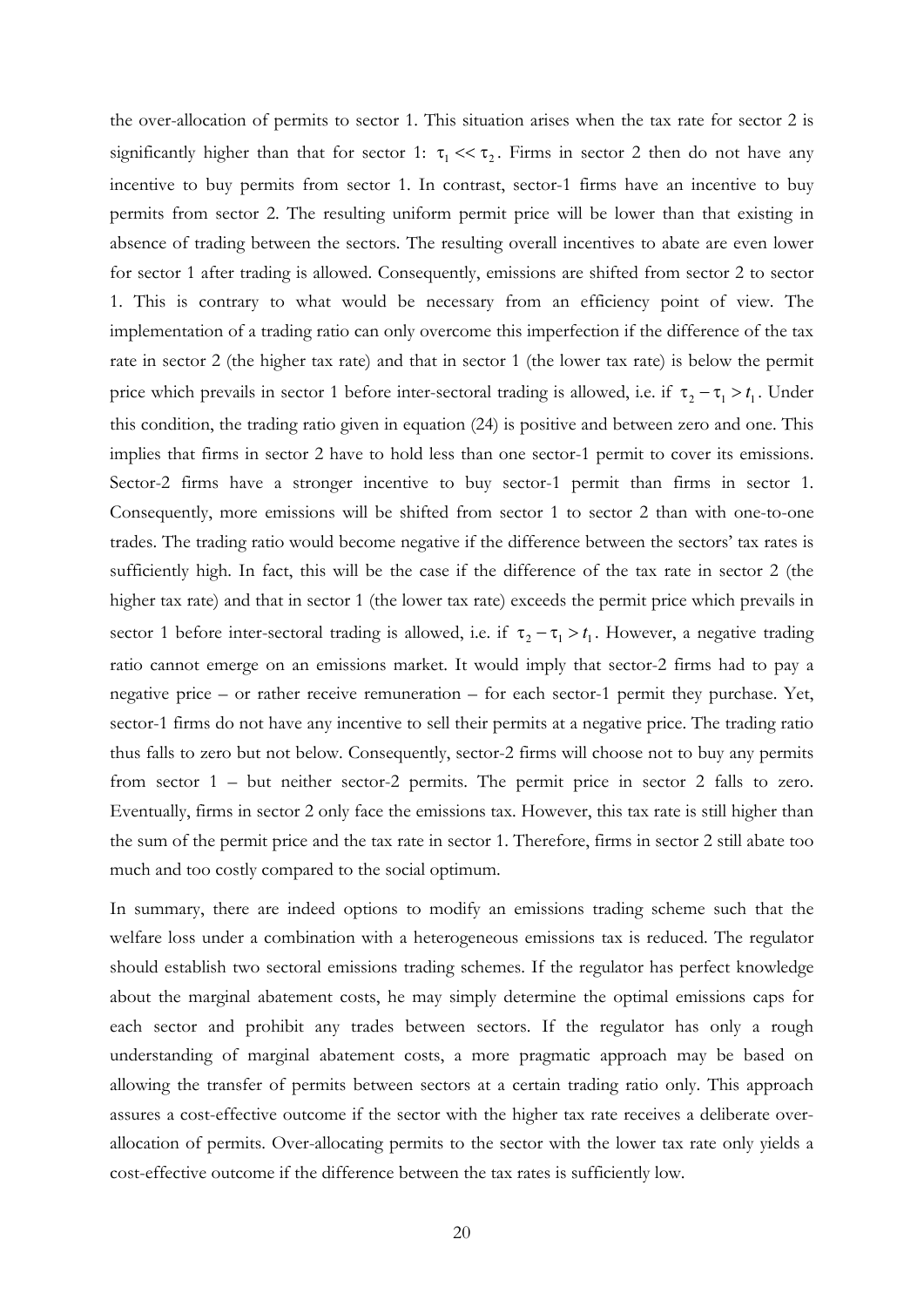#### **6 Conclusion**

A policy mix of emissions trading and emissions taxes is usually rejected when both policies overlap, i.e. when firms have to hold permits to cover their emissions and pay a tax in addition. Given that the emissions trading scheme is designed efficiently and that the tax is less stringent, the abolition of the tax is usually recommended. This paper addresses an important restriction which underlies this conclusion: Existing policy mix studies usually assume that emissions trading as well as emissions taxes are exclusively meant to address a pollution problem. In reality, however, policies may pursue multiple objectives. In particular, emissions taxes often address pollution control as well as other goals, such as raising fiscal revenues. In the presence of multiple objectives, the abolition of the tax may not necessarily be a desirable option. The inefficiency in controlling pollution may in fact be the "price" of attaining multiple objectives simultaneously. Consequently, a pragmatic policy mix analysis has to take multiple objectives into account if it aims to provide useful policy evaluation and recommendation. A general rejection of a policy mix is not appropriate. Rather, a proper understanding of interactions in the policy mix is required. In this respect, this article makes three necessary contributions to improving the understanding of policy interactions – and to increasing the relevance of economic policy mix theory for real-world policy problems.

Firstly, the key drivers of inefficiency under the policy mix are identified. The heterogeneity of taxation is found to be the decisive driver. Other important driving factors include the slope of the marginal abatement cost curve, the number of firms in the entire industry as well as the share of sectors with different tax rates in the emissions market. This insight can be used to determine the actual extent of welfare losses under the policy mix. In a subsequent step of analysis, these losses may then be compared with benefits from attaining other policy objectives. With this comparison, the overall efficiency of the policy mix in the presence of multiple policy objectives can be assessed.

Secondly, the policy mix is compared to a single heterogeneous emissions tax. This analysis helps to determine whether the implementation of an emissions trading scheme is at all economically desirable when an emissions tax is already in place and shall not be abolished. From this perspective, the analysis yields the surprising result that the policy mix does not necessarily reduce welfare. It is shown that interactions between the emissions trading scheme and the emissions tax are in fact welfare-increasing when marginal abatement costs are linear or convex. Thus, the implementation of the trading scheme on top of the suboptimal tax is economically desirable. Only with concave marginal abatement costs, the result is ambiguous.

Thirdly, the article examines the important question whether a modification of the emissions trading scheme may mitigate welfare losses under a policy mix – given that modifications of a heterogeneous tax are ruled out. A pragmatic approach, which requires only a rough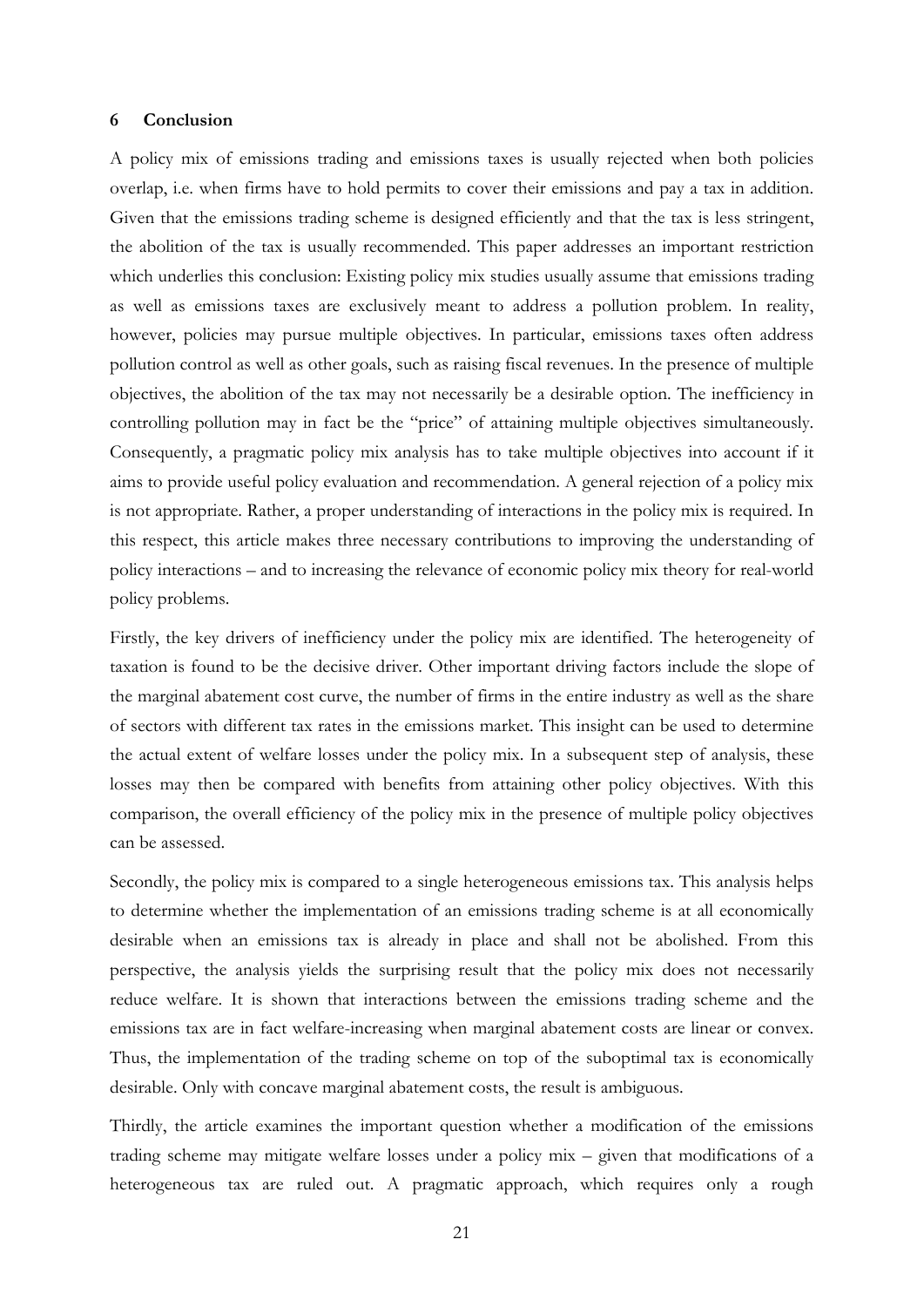understanding of marginal abatement costs, may consist in restricting permit trades across sectors. The sector subject to a higher tax rate should receive a deliberate over-allocation of permits. In turn, firms in the sector with the lower tax rate should be allowed to buy permits from the other sector at a trading ratio higher than one. In a real policy context with a broad array of policy objectives and criteria, such an approach may be debatable. It may raise distributional concerns as it produces windfall profits to firms which benefit from an overallocation of permits. However, regulators often also aim to place a smaller burden of environmental regulation on some selected sectors which depend largely on exports. If such sector faces a higher tax rate than other sectors, the modification of the emissions trading scheme produces a synergy: it increases the efficiency of the policy mix and, simultaneously, protects a national industry.

Two extensions of the analysis may be promising. First of all, the multiplicity of policy objectives is translated into a modelling constraint in this article for simplicity reasons. The policy mix is analyzed under the restriction that the emissions tax has to be maintained. Instead, multiple policy objectives can also be taken into account more explicitly in the policy mix model. This approach allows for an overall analytical assessment of the policy mix which considers welfare losses with respect to pollution control as well as benefits from attaining other objectives. Possibly, such analysis should be conducted in a general equilibrium framework rather than on the basis of a partial equilibrium approach as in this article.

A second extension can depart from the assumption that the tax is directly levied on emissions. Often, emissions are addressed rather indirectly by taxing output. Output taxes may result in additional welfare losses when output and emissions are related at a variable emissions rate. An output tax sets incentives to reduce output but not the emissions rate. In order to account for these distortions, the assumption of fully separable pollution and production activities – as it is used in this article – has to be relaxed. Given this modification, it may then be interesting to analyze the welfare implications of implementing an emissions trading scheme on top of a tax. Are distortions from output taxation ameliorated or deteriorated under a policy mix? Moreover, a model with emissions depending on output allows analyzing interactions in output markets, which may also influence the efficiency of the policy mix.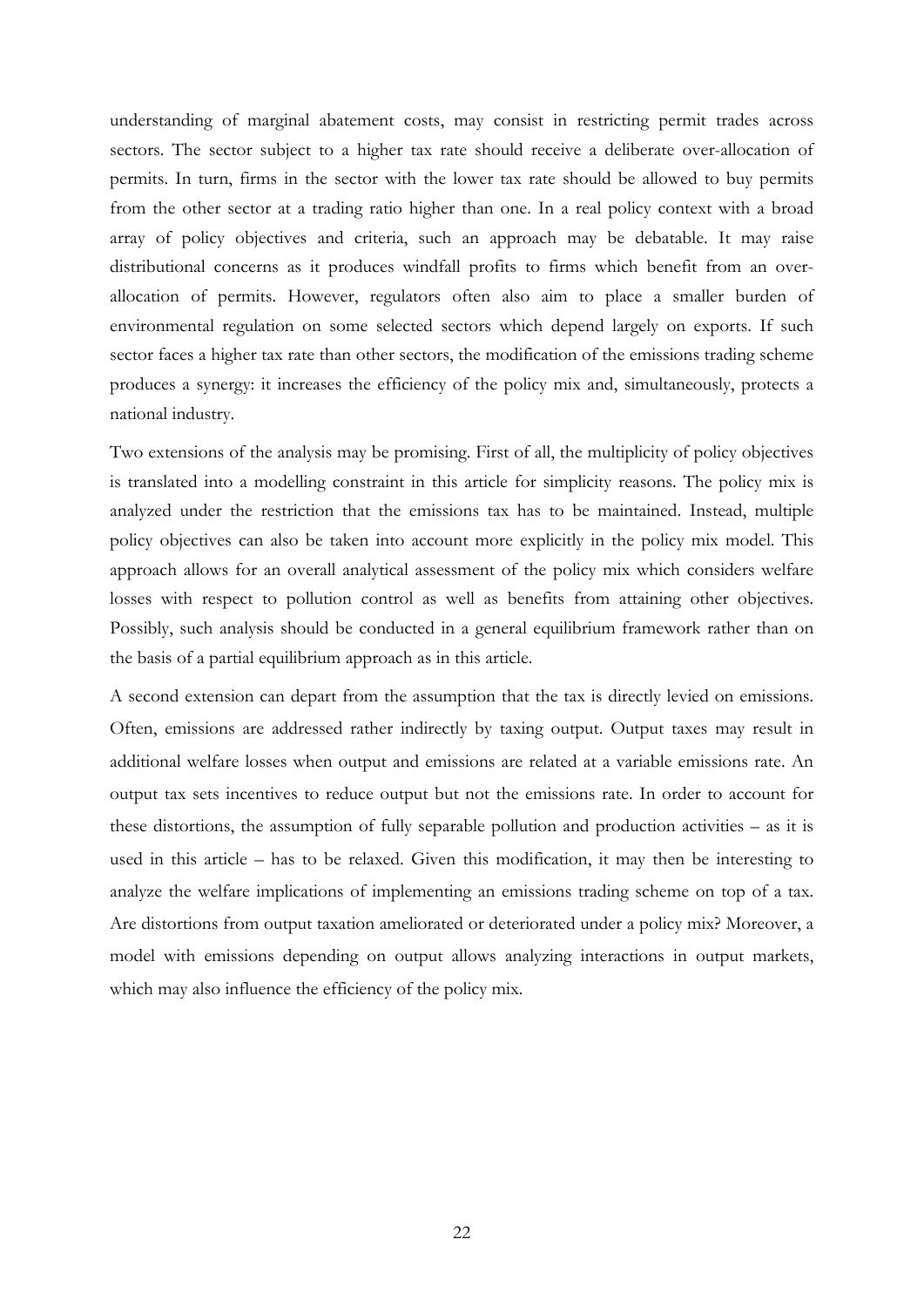#### **References**

Böhringer, C., Koschel, H., Moslener, U., 2008. Efficiency Losses from Overlapping Regulation of European Carbon Emissions. Journal of Regulatory Economics 33, 299-317.

Burtraw, D., Palmer, K.L., Kahn, D.B., 2009. A Symmetric Safety Valve, RFF Discussion Paper 09-06. Resources for the Future (RFF), Washington, D.C.

Criqui, P., Mima, S., Viguier, L., 1999. Marginal abatement costs of  $CO_2$  emission reductions, geographical flexibility and concrete ceilings: an assessment using the POLES model. Energy Policy 27, 585-601.

Eichner, T., Pethig, R., 2007. Efficient  $CO_2$  emissions control with national emissions taxes and international emissions trading, CESifo Working Paper No. 1967. Centre for Economic Studies and Ifo Institute for Economic Research, Munich.

Ellerman, A.D., Decaux, A., 1998. Analysis of Post-Kyoto CO2 Emission Trading Using Marginal Abatement Curves, Joint Program on the Science and Policy of Global Change Report. Massachusetts Institute of Technology (MIT), Cambridge, MA.

Fischer, C., Parry, I.W.H., Pizer, W.A., 2003. Instrument Choice for Environmental Protection When Technological Innovation is Endogenous. Journal of Environmental Economics and Management 45, 523-545.

Goulder, L.H., Parry, I.W.H., 2008. Instrument Choice in Environmental Policy. Review of Environmental Economics and Policy 2, 152-174.

Goulder, L.H., Parry, I.W.H., Burtraw, D., 1997. Revenue-Raising vs. Other Approaches to Environmental Protection: The Critical Significance of Pre-Existing Tax Distortions. RAND Journal of Economics 28, 708-731.

Goulder, L.H., Parry, I.W.H., Williams, R.C.I., Burtraw, D., 1999. The cost-effectiveness of alternative instruments for environmental protection in a second-best setting. Journal of Public Economics 72, 329-360.

Johnstone, N., 2003. The Use of Tradable Permits in Combination with Other Policy Instruments. Organisation for Economic Cooperation and Development (OECD), Paris.

Klepper, G., Peterson, S., 2006. Marginal abatement cost curves in general equilibrium: The influence of world energy prices. Resource and Energy Economics 28, 1-23.

Krysiak, F.C., 2008. Prices vs. quantities: The effects on technology choice. Journal of Public Economics 92, 1275-1287.

Milliman, S.R., Prince, R., 1989. Firm Incentives to Promote Technological Change in Pollution Control. Journal of Environmental Economics and Management 17, 247-265.

Montero, J.P., 2002. Prices versus quantities with incomplete enforcement. Journal of Public Economics 85, 435-454.

Morris, J., Paltsev, S., Reilly, J., 2008. Marginal Abatement Costs and Marginal Welfare Costs for Greenhouse Gas Emissions Reductions: Results from the EPPA Model, Joint Program on the Science and Policy of Global Change Report. Massachusetts Institute of Technology (MIT), Cambridge, MA.

Newell, R.G., Pizer, W.A., Zhang, J., 2005. Managing Permit Markets to Stabilize Prices. Environmental and Resource Economics 31, 133-157.

Parry, I.W.H., 1997. Environmental taxes and quotas in the presence of distorting taxes in factor markets. Resource and Energy Economics 19, 203-220.